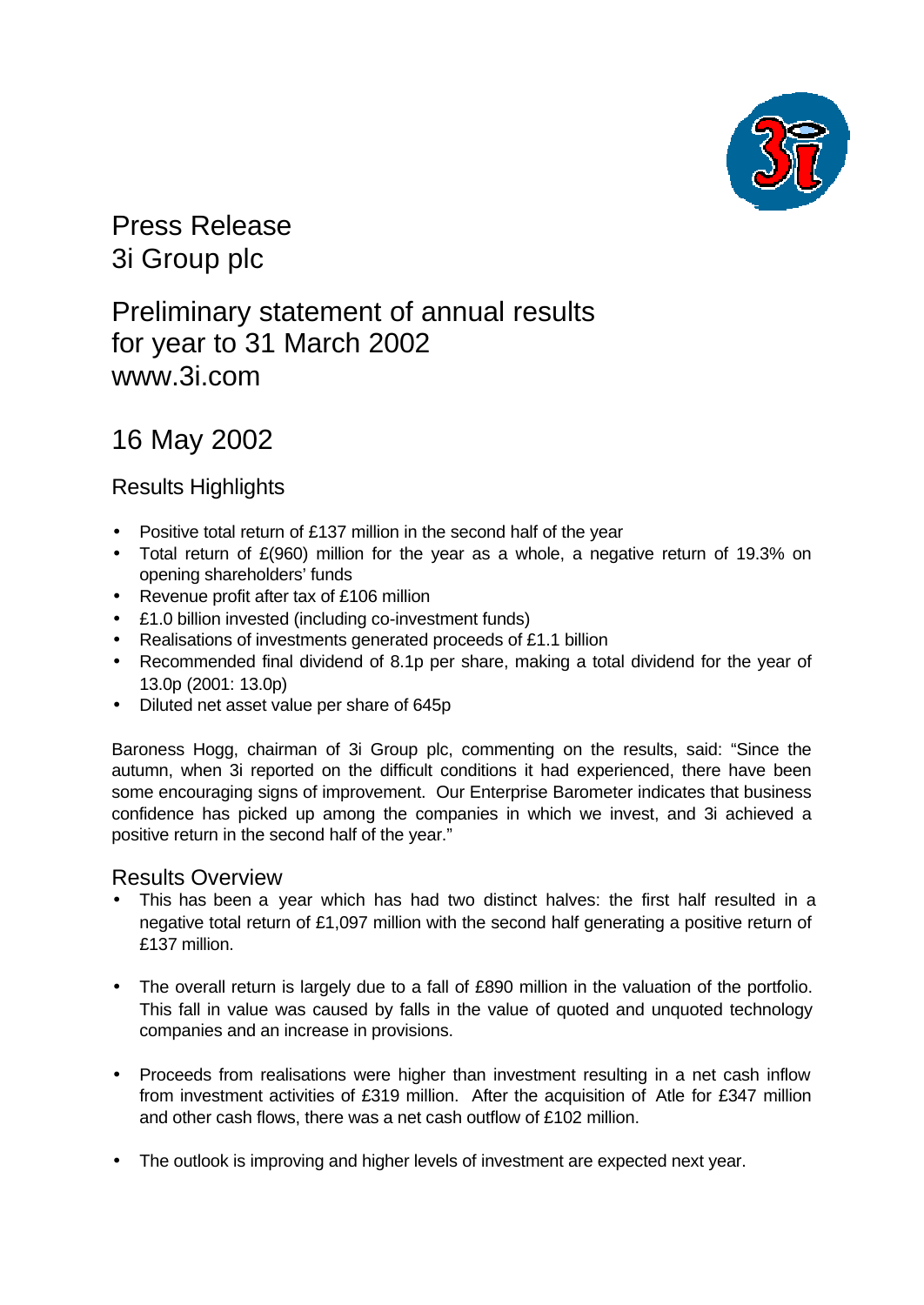## Strategic Review

3i's vision is to be the leading international venture capital company. 3i's strategy is unchanged. The four core elements of 3i's strategy are to build a strong business in each of the developed economies, to achieve a balanced business by product, by industry sector and geographic region, to invest in companies that have the potential to grow their revenues and profits, and to use our network to provide real competitive advantage for 3i and its investee companies.

In order to implement our strategy and particularly to use the network to add value, 3i's business is organised by region and by product. The geographic regions are the UK, continental Europe, US and Asia Pacific. Overlaying this, the business is also organised by product, buy-outs, early stage technology and growth capital.

3i's European office network comprises 10 UK offices and 20 offices across continental Europe. On 27 April 2001 the acquisition of a leading Swedish venture capitalist, Atle AB, was completed. The integration of this acquisition has created a Nordic business unit covering Denmark, Finland and Sweden. An office has also been opened in Dublin and 3i's European network is now substantially complete.

In the US, the initial three objectives of extending our technology business to the US market, gaining a window on technology developments and accessing high quality deal flow have been achieved.

With the opening of the third Asian office in Hong Kong, 3i has a strong base from which to maximise regional opportunities. The Asia Pacific business is performing in line with initial expectations.

## Operating Review

## Europe

3i invested £889 million in Europe during the year, with an equal amount being invested in the UK and continental Europe. 3i's share of the overall buy-out market has remained stable by number and value over the year and it has strengthened its position in the larger buy-out market. In the early stage technology market, 3i has followed a highly selective investment strategy which has reduced market share, although 3i remains the clear leader in the market.

### US

3i invested £119 million this year and now has a portfolio of 47 companies in the US. The first realisation in the US was successfully achieved this year.

## Asia Pacific

3i invested £31 million in eight companies during the year. The regional portfolio includes investments in 24 companies and has a value of £101 million including co-investment funds.

## Fund management

3i now manages and advises third party unquoted funds totalling £2.0 billion. It is launching a new €3 billion fund focusing on mid market buy-outs across Europe. Unquoted funds under management generated fee income of £35 million for the year.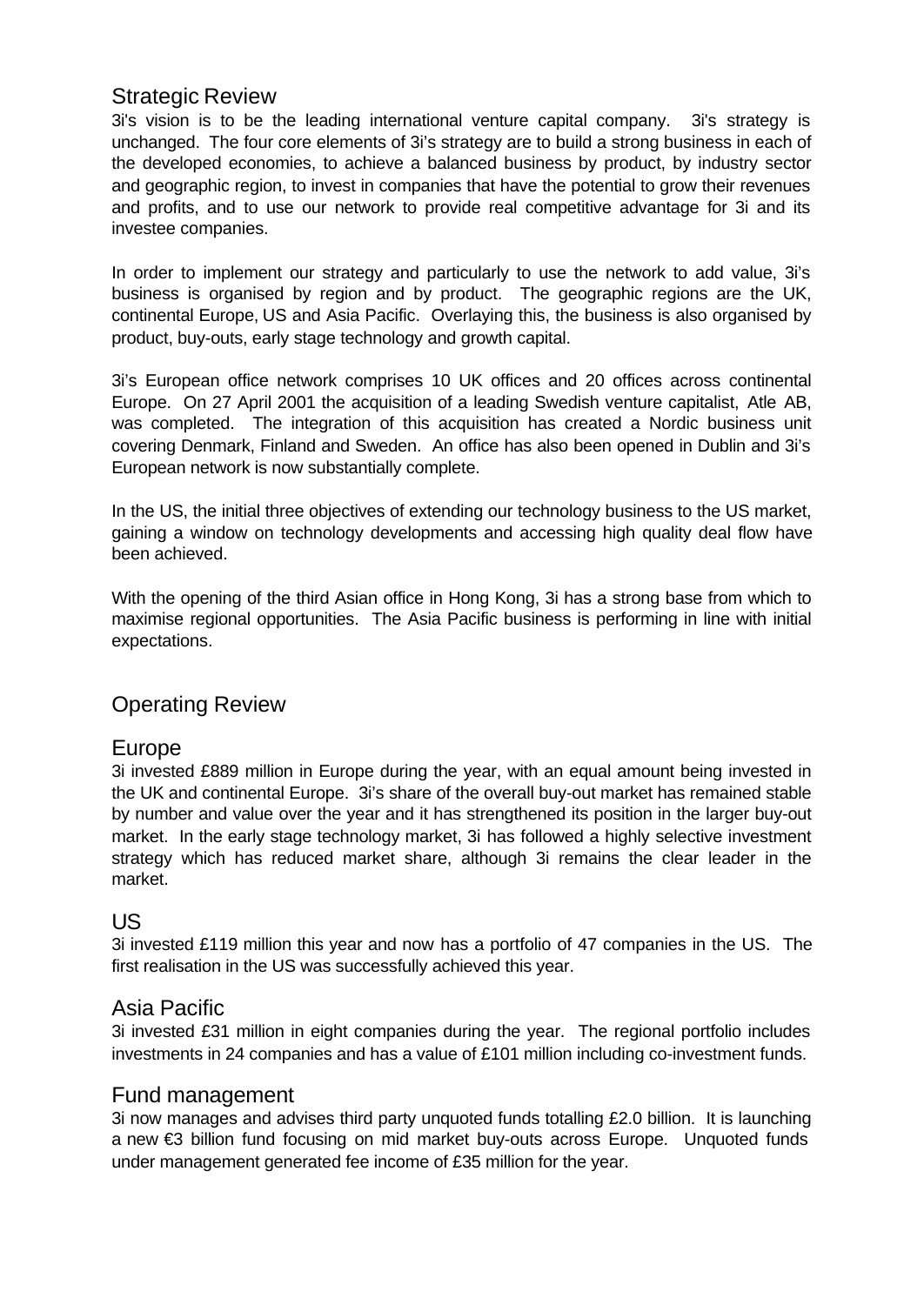3i also manages £0.8 billion of quoted funds. 3i Asset Management's objectives are to optimise the value of the Group's quoted portfolio and to utilise the skill gained through managing specialist external funds in areas that are of direct relevance to 3i's core business.

## Financial Review

Revenue profit after tax for the period was £106 million after charging the costs of changes to the organisational structure and the write-off of goodwill. Before these items, revenue profit after tax was £117 million, similar to last year. Despite weak merger and acquisition markets, a good level of realisations was achieved, with total proceeds of £1,123 million. Proceeds from the sale of quoted investments amounted to £526 million. The sale of unquoted equity resulted in proceeds of £303 million and the repayment of loan and preference shares totalled £211 million.

During the year, there was a net cash outflow of £102 million. This is largely the result of the acquisition of Atle for a purchase consideration of £347 million. Investment in the period made by 3i, excluding co-investment funds, amounted to £834 million while the return flow from the sale of investments amounted to £1,123 million.

## Preferred securities

In order to take advantage of attractive investment opportunities, 3i proposes to issue £300 million of preferred securities. These securities, which are similar to preference shares, will be perpetual and bear a fixed non-cumulative coupon.

## **Summary**

Commenting on the results, 3i's chief executive, Brian Larcombe, said: "This has been a challenging year in which we have managed many changes to strengthen the business. We are in good shape and we are seeing clear evidence of improved conditions since the year end."

- ends -

For further information, please contact:

| 3i Group plc | Brian Larcombe, Chief Executive                         | Tel: 020 7975 3386 |
|--------------|---------------------------------------------------------|--------------------|
| 3i Group plc | Michael Queen, Finance Director                         | Tel: 020 7975 3400 |
| 3i Group plc | Liz Hewitt, Director Corporate Affairs                  | Tel: 020 7975 3283 |
| Issued by:   | <b>Philip Gawith</b><br><b>The Maitland Consultancy</b> |                    |

#### **Notes to Editors**

3i brings capital, knowledge and connections to the creation and development of businesses around the world. It invests in a wide range of opportunities from start-ups to buy-outs and buy-ins, focusing on businesses with high growth potential and strong management.

3i invests in businesses across three continents through local investment teams in Europe, Asia Pacific and the USA. To date, 3i has invested over £14.5 billion (including coinvestment funds).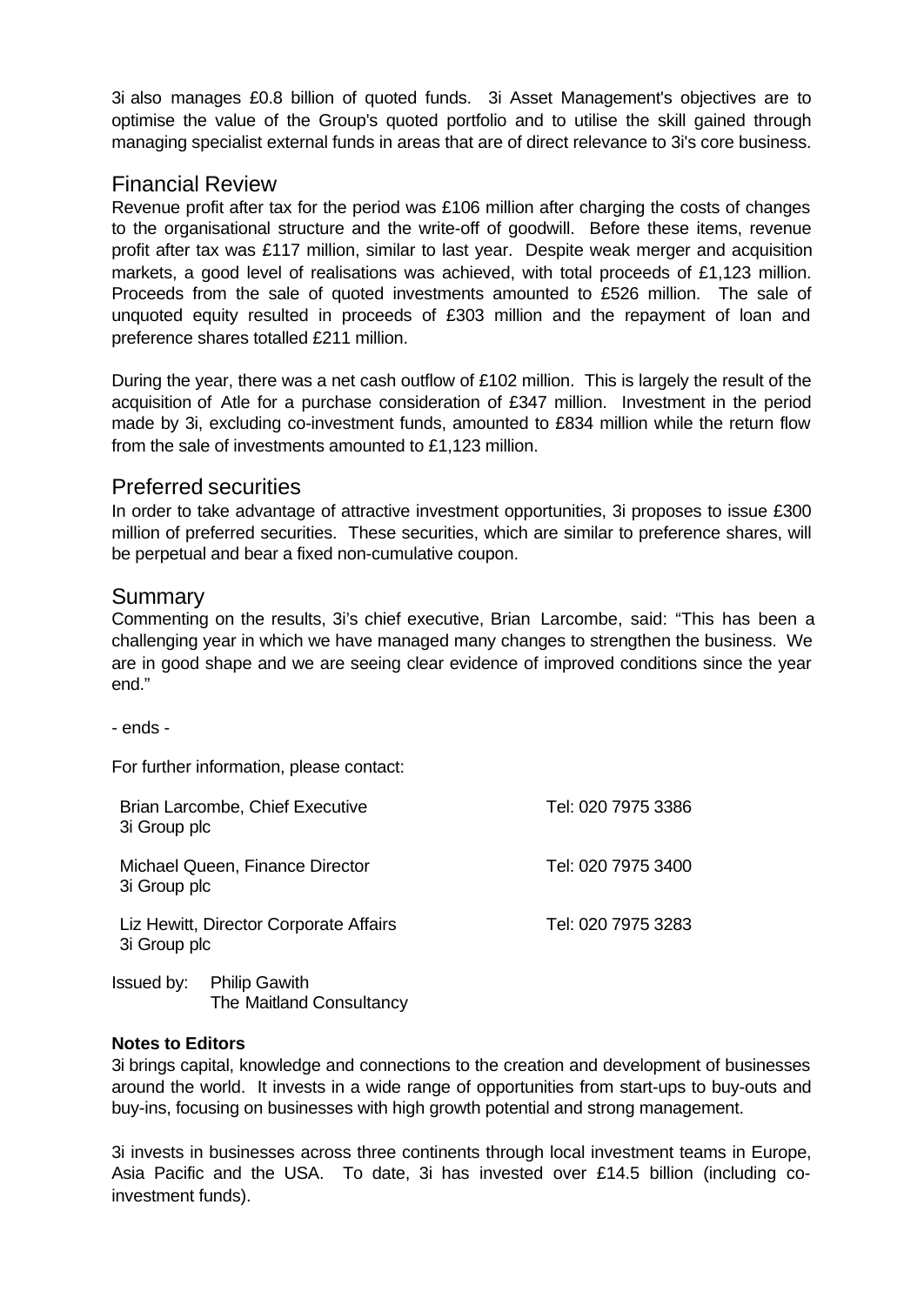#### **Chairman's statement**

Since the autumn, when my predecessor, Sir George Russell, reported on the difficult conditions experienced by 3i, there have been some encouraging signs of improvement. Our Enterprise Barometer indicates that business confidence has picked up among the companies in which we invest, and 3i achieved a positive return in the second half of the year.

Total return for the year to 31 March 2002 as a whole was a negative £960 million, reducing 3i's compound annual return over ten years to an average 13.8%. The Board is recommending a final dividend of 8.1p, making a total dividend of 13.0p, unchanged since the previous year. Though performance varied across the portfolio, overall realisations slowed – as did investment – and weak equity markets depressed 3i's valuations. But the second half of the year saw a recovery of £137 million in total return, and a positive cashflow.

The Company has pruned branches of its office network to build bigger teams in key business centres, while expanding its reach in Asia and the Nordic region, and developing its capability in the US. At the same time, management has reinforced its international approach to the buy-out and technology businesses. The ability to mobilise specialist teams, able to draw on the regional knowledge of 36 offices in Europe, the US and Asia, gives 3i a powerful combination of focus and reach.

So 3i has ended the year with its strategy reinforced: to enhance shareholder value by exploiting its strength as Europe's leading venture capital company. Its edge comes not merely from financial strength, but crucially from the ability to use its international network to provide competitive advantage to its buy-out, early stage and growth capital businesses.

Sir George Russell, Chairman of the Company since before its flotation in 1994, retired at the end of December 2001. I am indebted to George for his invaluable advice, and honoured to have been invited to succeed a chairman who did so much to lead 3i through a period in which the business was transformed.

Oliver Stocken, who has been a member of the Board since 1999, has been appointed Deputy Chairman, and will also become the nominated Senior Independent Director of the Company when Lord Camoys retires from the Board at the Annual General Meeting in July. Tom Camoys has been a member of the Board since 1991, and has made a tremendous contribution to 3i throughout this period.

I am delighted that Fred Steingraber, Chairman Emeritus of A.T. Kearney Inc, has joined the Board as a non-executive Director, bringing us the benefit of his American and continental European experience.

Although still subject to both political and economic risks, the world outlook has improved since the autumn. 3i's extensive portfolio provides the protection of diversity, while its strategy is tuned to opportunities in all its major markets. This is a good time to invest. The financial strength of the 3i Group enables us to do so. And the management has positioned the Company well to win the best deals for 3i and add value to its portfolio companies in the coming year.

Baroness Hogg, Chairman 15 May 2002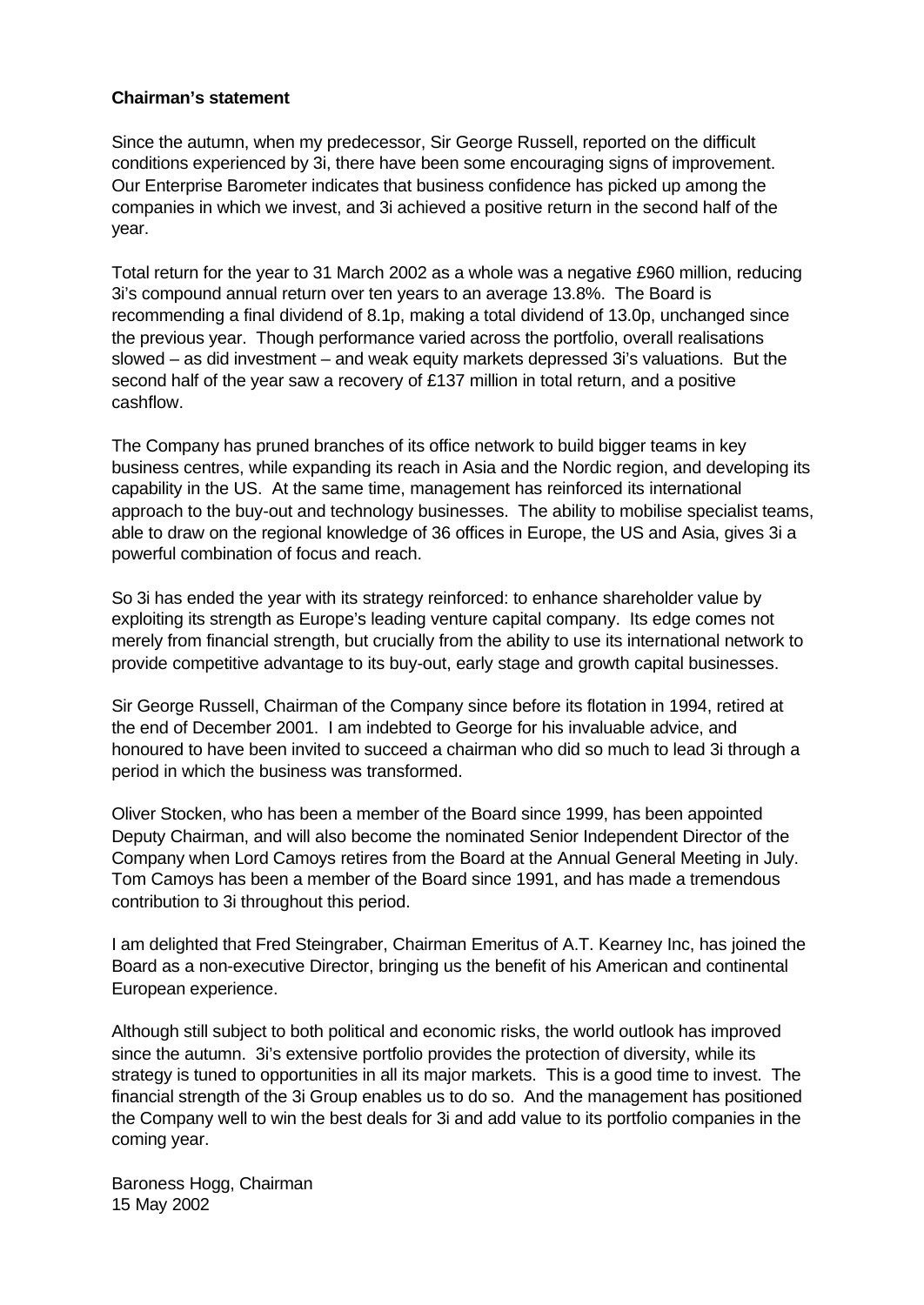### **Chief Executive's review**

In my review last year, I said that our plans anticipated another challenging year. The business environment has been more difficult than we and most others had expected. Over the first six months, economic conditions deteriorated and there was a sharp fall in quoted markets and business confidence in September. UK manufacturing, the German economy and certain technology sectors were the worst affected. Since September, economic conditions have not deteriorated further and there are now some signs of improvement.

During the year, we have taken action to mitigate the effects of the downturn. We have carried out rigorous reviews of our portfolio by industry sector and continue to support strongly those we believe will succeed, while taking action to limit losses on other investments. We have realised a substantial part of the quoted portfolio at similar prices to those at 31 March 2001, notwithstanding the decline in stock markets during the year. New investment was reduced broadly in line with the contraction in the venture capital market. As reported last October, we reduced our staff by 185 people in order to match our resources to anticipated business levels and to improve productivity.

The negative total return for the year of £960 million is disappointing and results from the general weakness of the markets in which we operate and also the particular difficulties experienced by some sectors in which we were heavily invested.

It has not been easy, in this climate, for young companies to generate revenue growth regardless of the quality of their products and services. We have seen a higher level of failures and have made significant provisions. In addition, there has been a substantial decline in the value of our quoted investments, driven by a sharp fall in technology stock markets.

Our buy-out and growth capital portfolio has performed fairly robustly and strong earnings growth, driven by a small number of investments, has been a major factor in achieving a positive second half total return.

In the year, together with co-investment funds, we invested £1,039 million in 551 businesses, substantially less than in the previous financial year. We broadly maintained our market share at a time of sharp contraction in investment for the venture capital industry as a whole.

For the first time, more than half of 3i's investment was made outside the UK with £446 million invested in continental Europe and £150 million in the United States and Asia Pacific. £395 million of investment was further capital for existing portfolio companies.

Investment was made at broadly the same level as realisations. In the year, total return flow from sales and repayments amounted to  $£1,123$  million. This demonstrates our ability to manage cash flows, despite low merger and acquisition activity and a weak new issues market. The balance sheet is stronger than at 30 September 2001 and our financial strength will enable us to invest as economies recover.

There are now early signs of a pick up in investment activity, particularly in the European mid-market buy-out business, where we are seeing some attractive opportunities.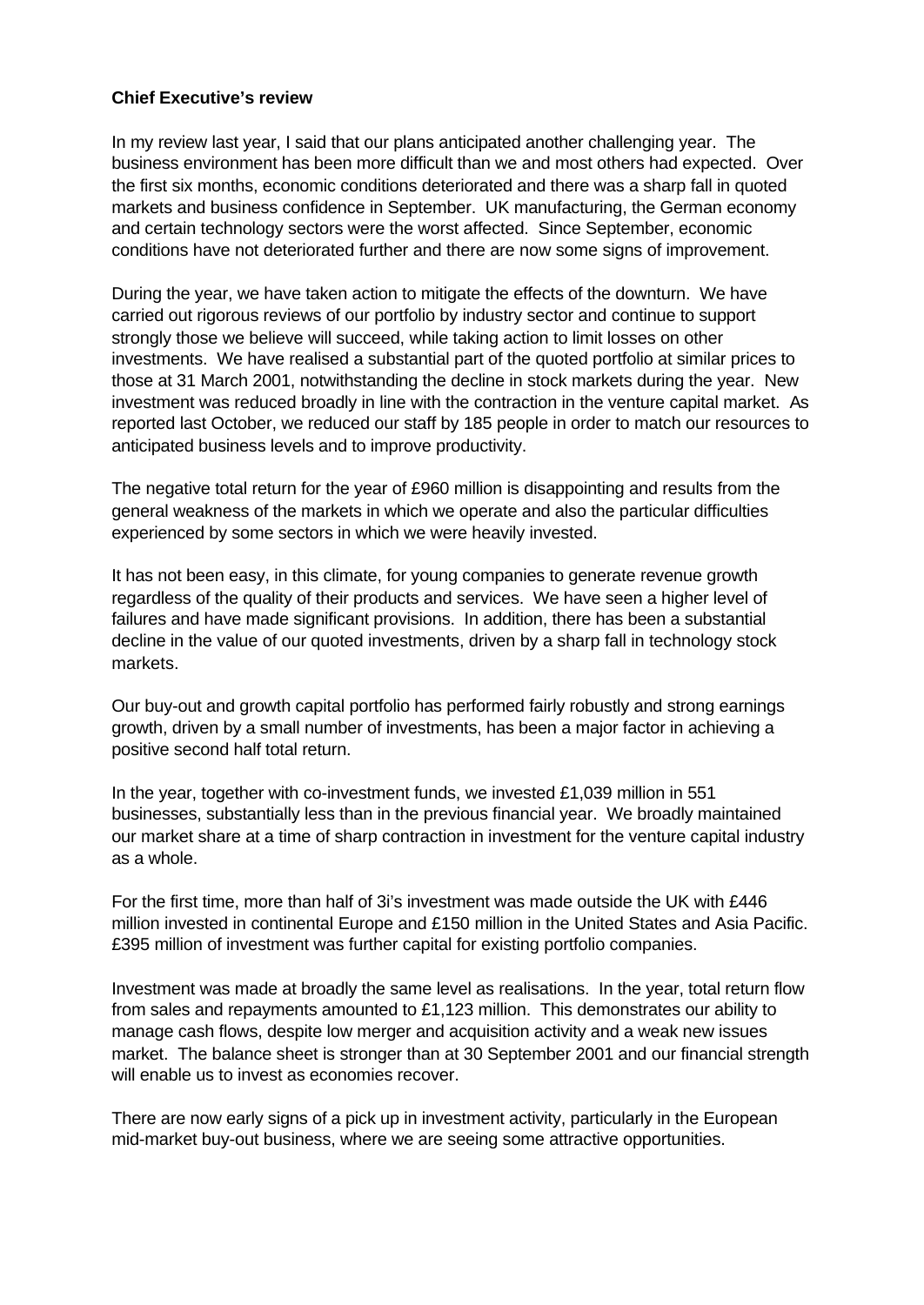We take little comfort from the fact that the venture capital industry has had a difficult two years. But, as many of those who entered the industry when times were easier are no longer in the business, 3i's competitive position has greatly strengthened.

The venture capital industry has a long term record of out-performing quoted markets. In the last two years, the industry as a whole has been badly affected by harsher conditions in many markets. However, the outlook for the industry is positive and many of the markets have considerable potential for further development.

3i's strategy is clear.

We aim to build strong businesses in each of the major developed economies. In the year, we have firmly established our Nordic business, following the acquisition of Atle in Sweden, and maintained strong market positions in our longer established businesses in continental Europe. Our reputation in the United States and in Asia Pacific continues to grow. We regard the network as substantially complete and have no current plans to establish additional country operations.

A further key strategy is to maintain a balanced business; by product, by geography and by sector. More volatile conditions have reinforced the validity of this strategy. However, with hindsight, it is clear that we were overly invested in some previously fast growing sectors, such as equipment supply to the telecommunications industry, which have suffered from a collapse in demand. Over the year, we have achieved a better balance in our portfolio.

Our early stage technology portfolio represents 20% of the Group portfolio and we expect it to remain at about this level. Looking forward, technology companies face a challenging environment but we expect to see some clear winners develop over the next few years from our portfolio.

Investing in companies with growth potential should provide the best returns for us, particularly given low inflation and the lack of pricing power in many traditional sectors. We are attracted to companies that have the potential to grow their operations, revenues and profits. We look less favourably on investments that rely mainly on financial engineering as the prime driver of shareholder value.

At the heart of our business model is our international network, which provides real competitive advantage. It enables us to access the majority of investment opportunities in the marketplace, to compare potential investments in the same sector and select those we consider to be the best.

We reviewed our resourcing last October in the light of the slowdown in our markets. We cut costs by about £18 million, which involved 185 redundancies. We did not withdraw from any countries and the closure of smaller offices enabled us to focus on larger offices with the critical mass which is needed in today's markets.

The review also enabled us to push forward with some significant organisational and investment process changes. For the last two years, we have been developing a stronger product and sector focus and have now implemented fully a plan to co-ordinate our larger buy-out and technology businesses across the office network. These are led by Jonathan Russell and Rod Perry respectively.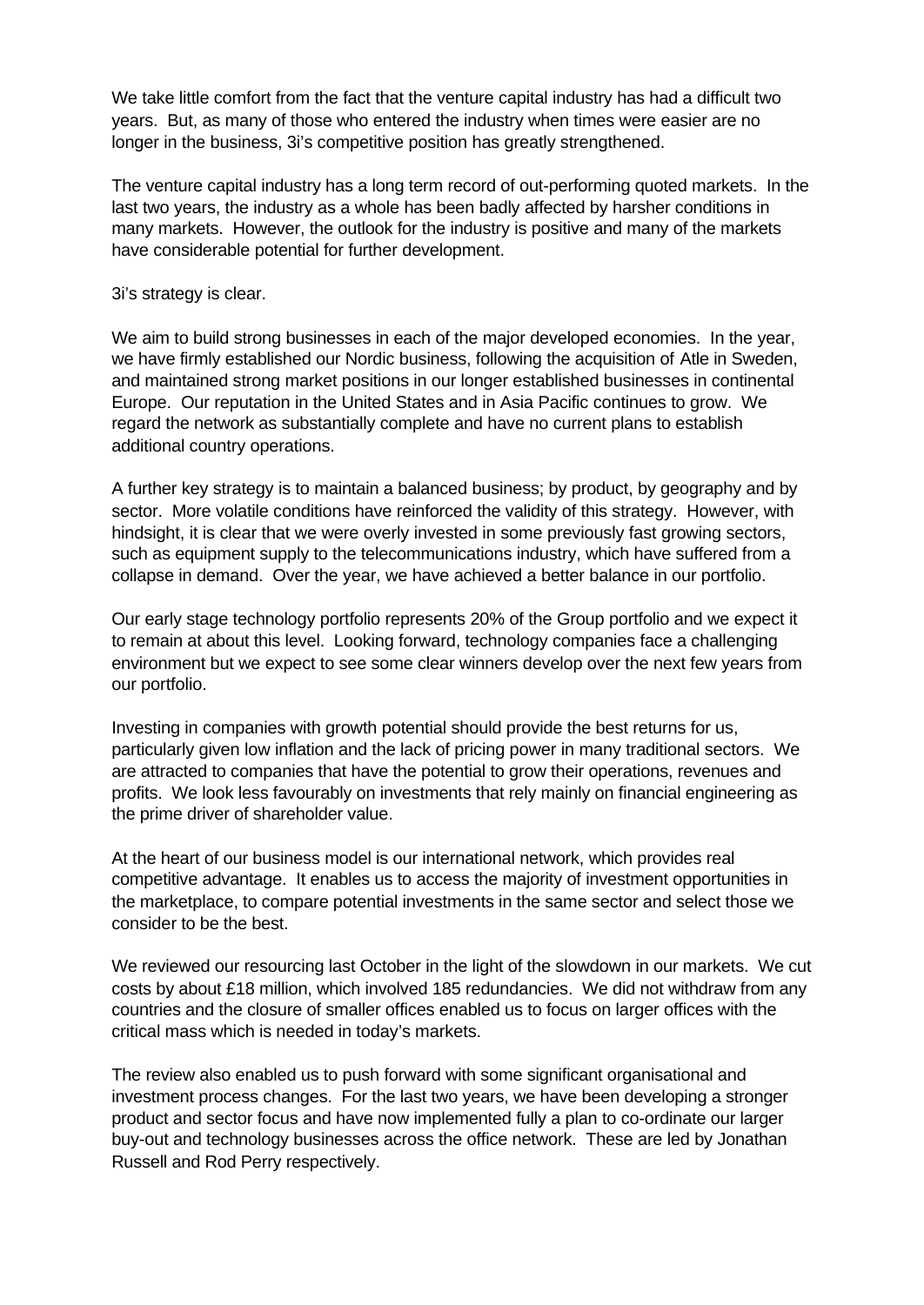We have organised our technology business in four sector groups, which are managed by specialist teams from across the network. This co-ordination improves our investment process and enables much greater added value to be given to the portfolio companies.

In our buy-out business, we are investing in companies with a valuation of up to £500 million and have strengthened our resource for this market across our European business. Some substantial investments made in recent years are performing very strongly.

Growth capital is a substantial part of our business and, in the year, over 40% of realisations came from growth capital investments. We expect that the market for growth capital investment will increase, as entrepreneurs seek to grow their businesses and seek venture capital funding. This market is accessed by our local offices who then use the wider 3i network to help assess investments and to add value to them after investment.

We have also invested heavily this year in the people resources who manage our portfolio. This includes our independent directors who we often appoint as chairmen of our portfolio companies. We made 178 appointments in 2001. In a similar way to the development of new investment processes, we have also developed a very clear segmentation approach to the management of our portfolio.

This has been a challenging year in which we have managed many changes to strengthen our business. It is in good shape and we are seeing evidence of improved conditions since the year end. This is most evident in recent new investment and realisation activity.

Brian Larcombe, Chief Executive 15 May 2002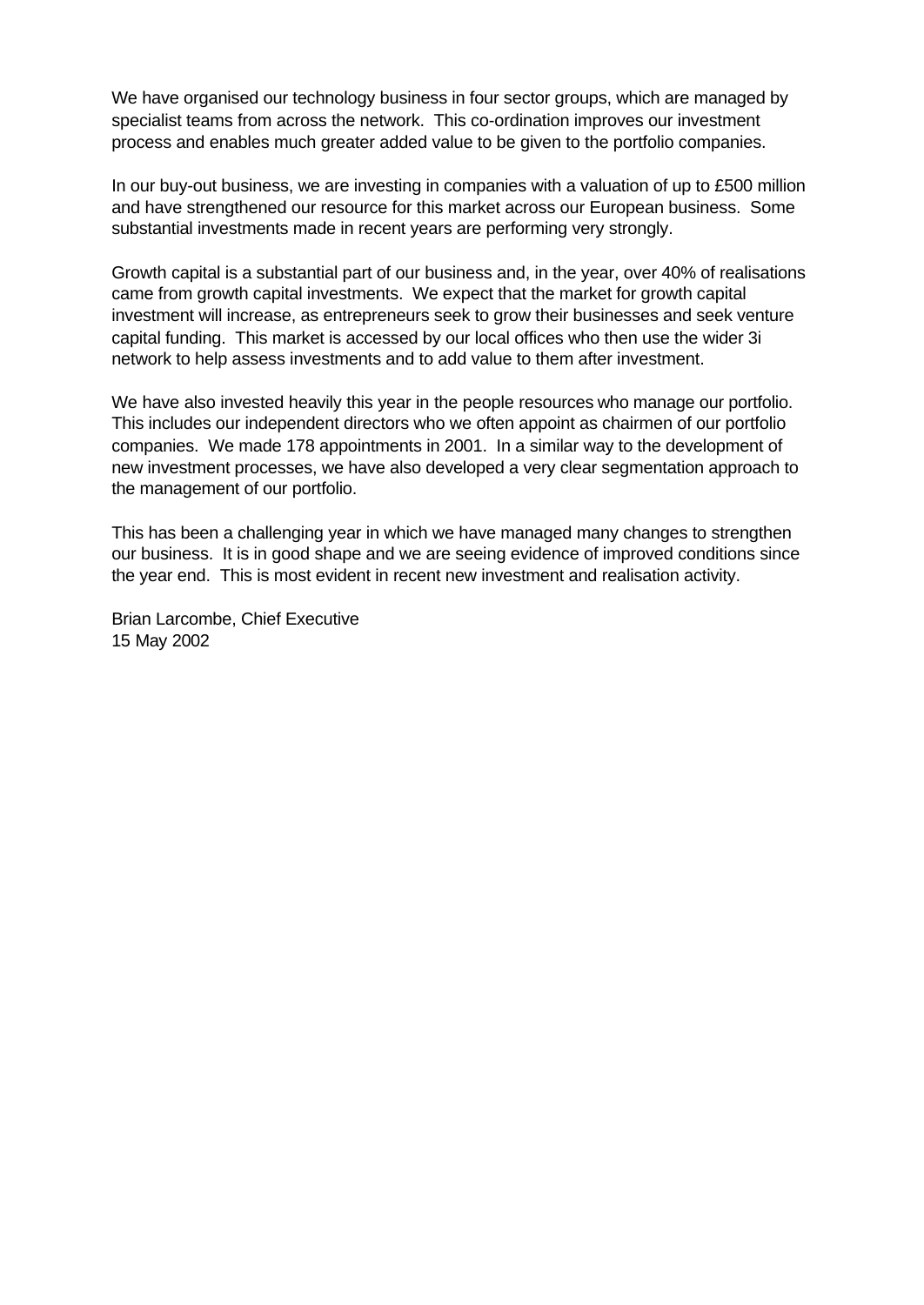### **Operating review**

#### **Introduction**

There are four core elements of strategy which apply across our business:

- To build strong businesses in each of the major venture capital markets.
- To achieve a balanced business by product, by industry sector and by geographic region.
- To invest in companies that have the potential to grow their revenues and profits.
- To use our international network to provide real competitive advantage for 3i and our investee companies.

In order to implement our strategy, and particularly to use the network to add value, our business is organised by region and also by product. The geographic regions are the UK, continental Europe, the United States and Asia Pacific. Overlaying this, our business is also organised by product: buy-outs, early stage technology and growth capital. During the year, we made some significant organisational and investment process changes to the way our investment products are managed.

Our buy-out business is led by Jonathan Russell who heads a team of directors and investment executives operating in our network across Europe. Our objective is to access and have the opportunity to invest in more than 70% of European buy-outs with a funding requirement between £5 million and £500 million and to complete the best deals on a pan European basis. During the year, we have strengthened our processes for identifying investment opportunities, making investments and managing the portfolio.

Our technology business is now led by Rod Perry and is organised to focus on four sectors:

- Software
- Communications
- Healthcare
- Electronics, semiconductors and advanced technologies (ESAT)

Each sector operates on an international basis, with a sector head and team of experienced directors and executives, drawing on our in-house industry advisers as well as our extensive external contacts. Investment decisions are made using the resources available to the Group in an efficient and effective manner.

Our growth capital business is led by the directors responsible for each geographic region. We make investments in a wide range of sectors, enabling businesses, often owner managed, to grow significantly. Typically, such investments are originated through our office network and the investment decision is made largely on our knowledge of local business conditions. The resources of the international network are used where value can be added. A good example of a thriving growth capital sector is our oil and gas business, managed by our Aberdeen office.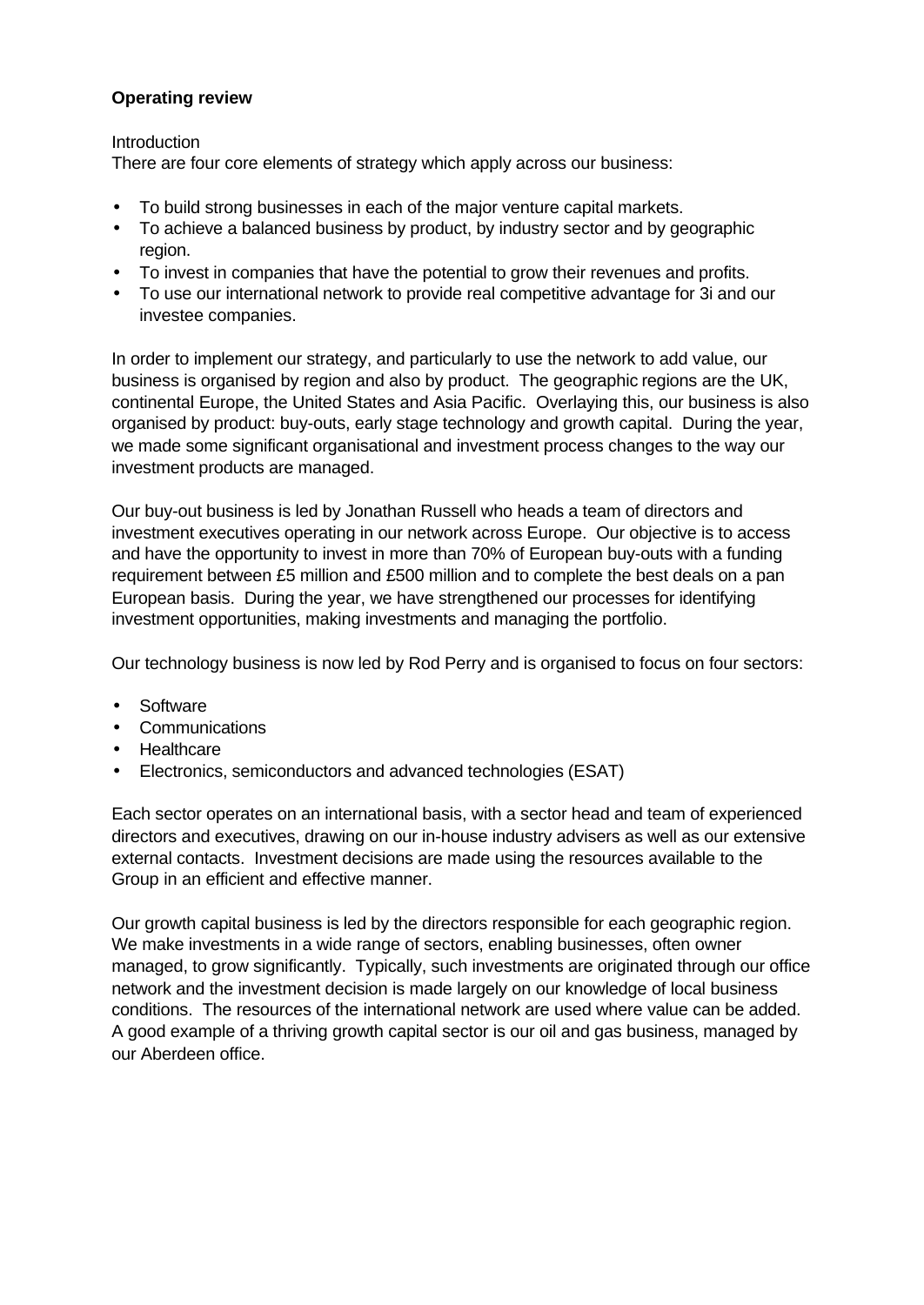### **Operating review: Europe**

#### **Introduction**

3i is Europe's leading venture capital company. Our objectives are to maintain and develop our leadership position in the UK and grow our continental European business to at least 30% of the portfolio by 2006. We are making good progress towards delivering both of these objectives.

#### Market

The market conditions in Europe this year have been challenging. The overall market fell significantly in terms of the number of deals completed in both the buy-out and early stage technology markets. The fall in amount invested has been less marked due to a few very large transactions in the buy-out market.

The market for buy-outs between £5 million and £500 million reduced by 20%, from £35 billion to £28 billion in calendar year 2001. This overall picture masks considerable differences in the national markets. The amount invested increased in the Nordic and Benelux regions, while significant decreases were seen in both number and value in Germany, France, Italy and Spain.

The European early stage technology market in 2001 has reflected the sharp fall in quoted markets and the difficult conditions for most sectors. This has reduced the appetite of many investing institutions as well as the number of entrepreneurs seeking funding. By number and value, the European market has halved in the year, although it still remains substantially larger than in 1999.

The growth capital market includes a wide range of investments, from those in smaller companies through to larger companies seeking funds for expansion as an alternative to listing on quoted markets. The growth capital market for new investment was less active as a result of lower levels of business confidence during the last 12 months.

### **Operational review**

#### Investment activity

We invested £889 million in Europe during the year, compared with £1,776 million in the previous year, with an equal amount being invested in the UK and continental Europe. Investment in early stage technology fell by more than the investment in buy-outs and growth capital.

Our share of the overall buy-out market has remained stable by number and value over the year. We have sought to strengthen our position in the larger buy-out market and this has been achieved. The largest investment made in the year was Go Fly Ltd, the low cost airline buy-out. This investment originated through our transport team, which has significant experience in the airline industry, and was completed using the resources of our London buy-outs team.

Notwithstanding the market downturn, we have made substantial investments in our European market this year. Malmberg Investments BV, a €195 million buy-out from VNU in Belgium, is a good example. In Germany, we were able to complete the buy-out of a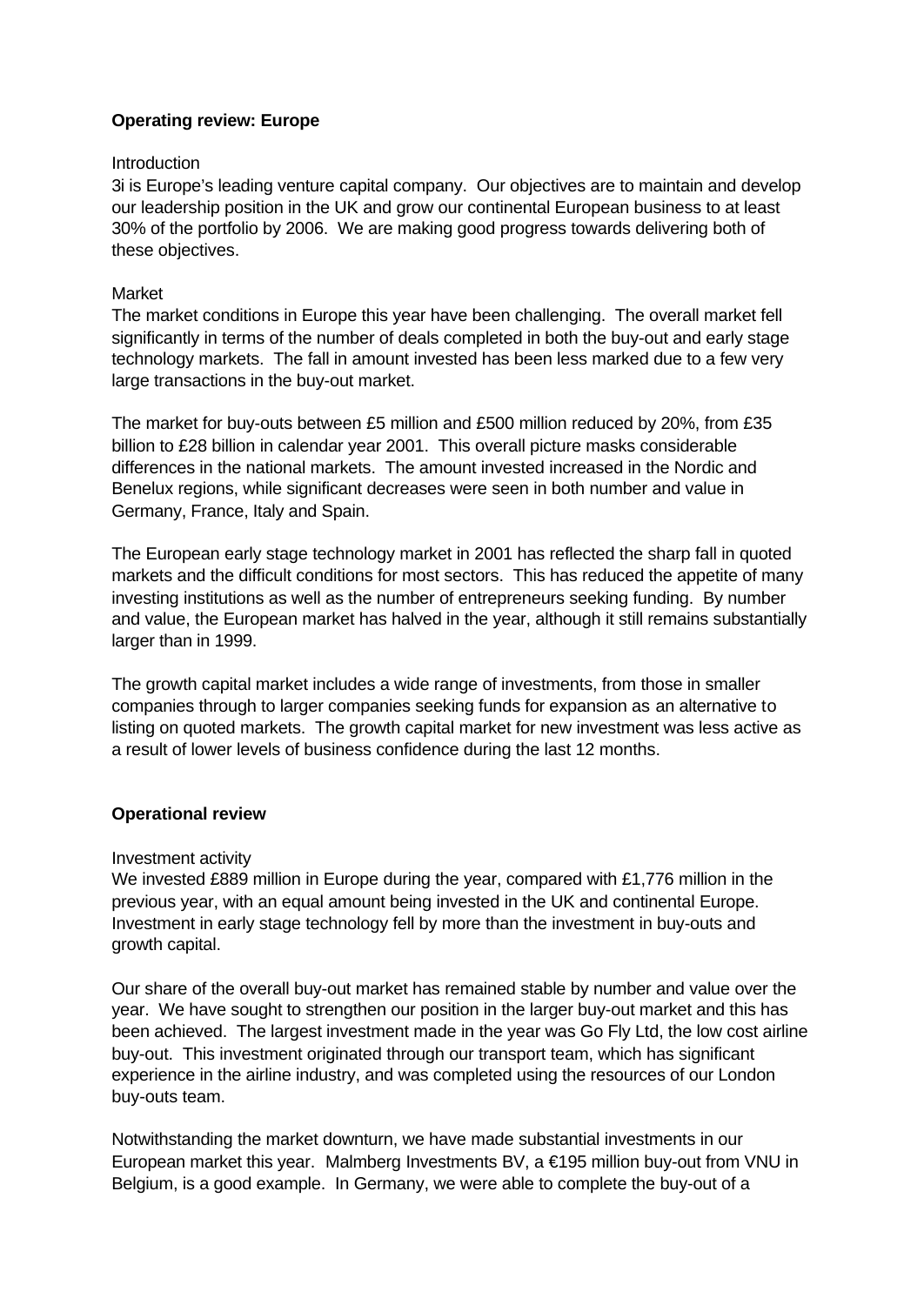division of Deutsche Telecom, which provides services for businesses' satellite communication needs.

Completing the Malmberg transaction required us to pool the sector knowledge of our technology teams with the deal execution knowledge of our buy-out team in Frankfurt.

Our technology business in Europe has had to cope with difficult market conditions, with both the performance of the portfolio companies and with reduced opportunities for exits and IPOs. The key to succeeding in these conditions is our ability to use our network knowledge to attract and choose the best investment opportunities and add value to them.

In the early stage technology market, we have adopted a highly selective investment strategy. This has resulted in a lower market share but we have maintained our clear market leadership position. We have strongly supported those companies in our portfolio that we believe will succeed and have also invested in new opportunities where we see considerable potential.

In the growth capital market, we have continued to source good opportunities in more traditional sectors using our local network in the key business regions around Europe.

#### Portfolio management

For several years we have been focusing on the organisation of our resources in order to add value to our investee companies.

We have a clearly segmented approach to the management of our portfolio, with teams managing smaller investments, larger buy-outs and early stage technology investments. This approach allows us to share best practice and add value to our investee companies.

During the year, we have carried out rigorous reviews of our technology portfolio by sector, in order to identify those companies we should strongly support in difficult conditions and also to work with management to recover value from those investments less likely to succeed.

#### **Realisations**

Conditions for realisations have been difficult during the year. The mergers and acquisitions market has been depressed and stock markets have not been receptive to new issues.

Notwithstanding these conditions, we achieved a good level of realisations, both from companies which had previously achieved an IPO and from companies in more traditional sectors less affected by the economic downturn.

We had seven flotations during the year, including Marlborough Stirling plc, a software business, and Pulsion Medical Systems AG, together with 104 trade sales.

As our continental European portfolio matures, we are devoting increasing resources to managing investments through to profitable exit.

#### Regional network

Our European office network now comprises 10 UK offices and 20 offices across continental Europe, which gives us an excellent reach across all the main commercial centres of Europe.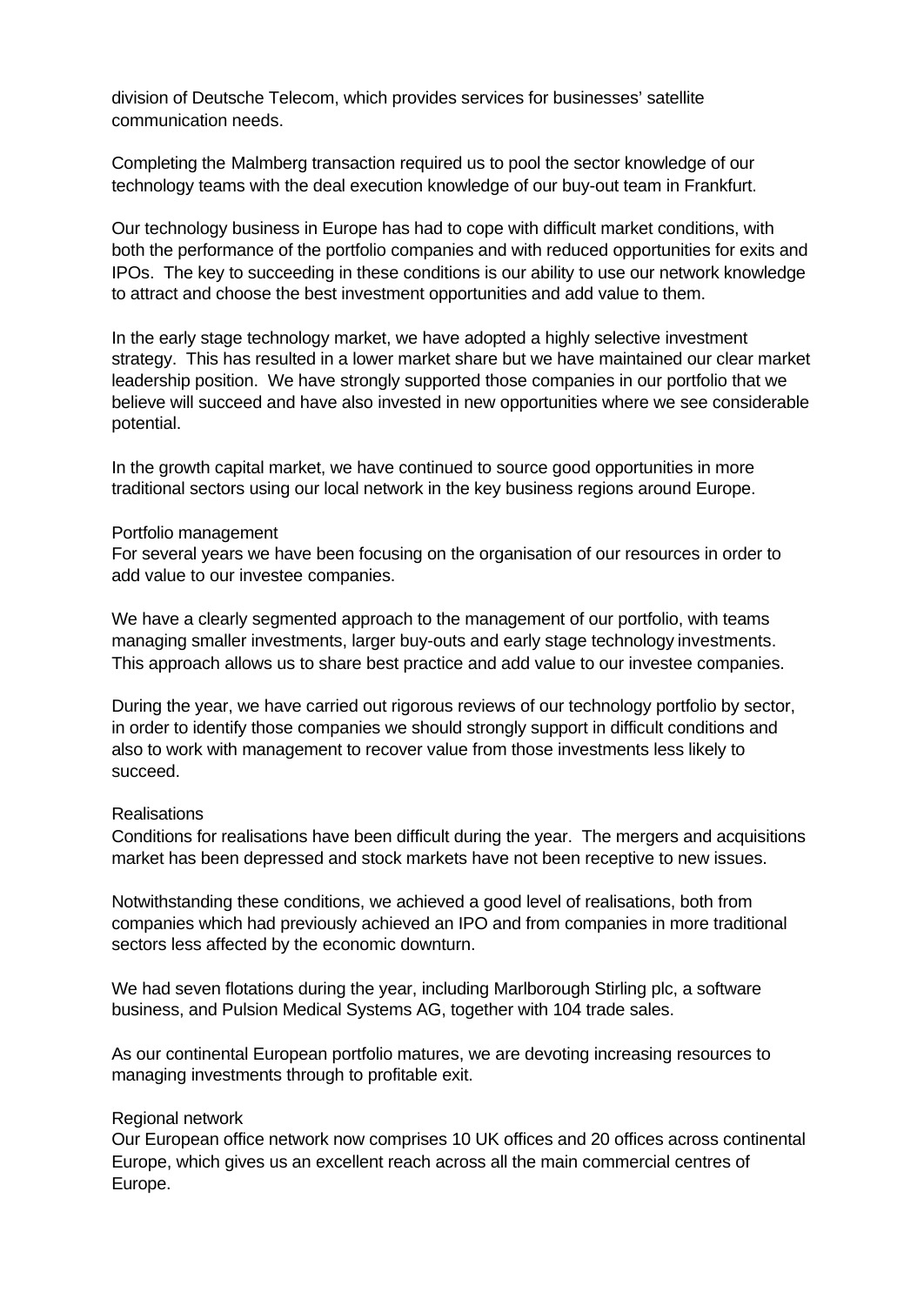In April 2001, we completed the acquisition of a leading Swedish venture capitalist, Atle AB. The integration of this acquisition to create a Nordic business unit covering Denmark, Finland and Sweden, has been successfully completed during the year, giving us a substantial presence in this market. We also opened an office in Dublin and our European network is now substantially complete.

#### Sector focus

We have sought to build on our specialist skills in early stage technology and buy-outs, while originating investment opportunities through our geographic network and sector teams. This approach requires offices with critical mass to allow specialisation. Our offices have developed particular expertise appropriate to their local market, such as Aberdeen (for oil and gas) and Helsinki (for communications).

### People

Our teams are organised so as to work across national borders to maximise the benefits of our network. This allows us to deploy the most appropriate executives to any opportunity, wherever located, and to share knowledge at all stages of our investment.

### **Operating review: United States**

#### **Introduction**

Our strategy for developing our business in the US has been confirmed by our experience in the last year. We will maintain our focus on continued growth and delivering value to our portfolio companies, both locally and internationally.

Our objective is to grow the assets held in the US to at least 10% of the Group portfolio by 2006 and we are progressing well towards this target. We continue to develop our business in the technology sectors of software and communications, leveraging our expertise and experience and our east and west coast locations to our advantage.

#### Market

The US is the largest and most active venture capital market. As a result of the economic downturn, investors throughout the market have become more selective. We have seen a return to business fundamentals in early stage deals and many of our competitors are focusing more of their resources on their portfolios. Exit opportunities remain scarce.

#### Operational review

We have achieved our initial three objectives of; extending our technology business to the US market, gaining a window on technology developments, and accessing high quality deal flow. We are now regularly co-investing with top tier local venture groups on the east and west coasts and we have a growing list of companies in Europe, the US and Asia that have benefited from our network.

We have invested £119 million this year in 47 companies.

The portfolio now includes 81 companies across a range of development stages, with more than half of these companies being added to the portfolio in the last 12 months. In addition, we have successfully achieved our first realisation, Torrent Systems, Inc and expect further realisations over the next two years. In the interim, we are actively managing the risk inherent in young portfolio companies.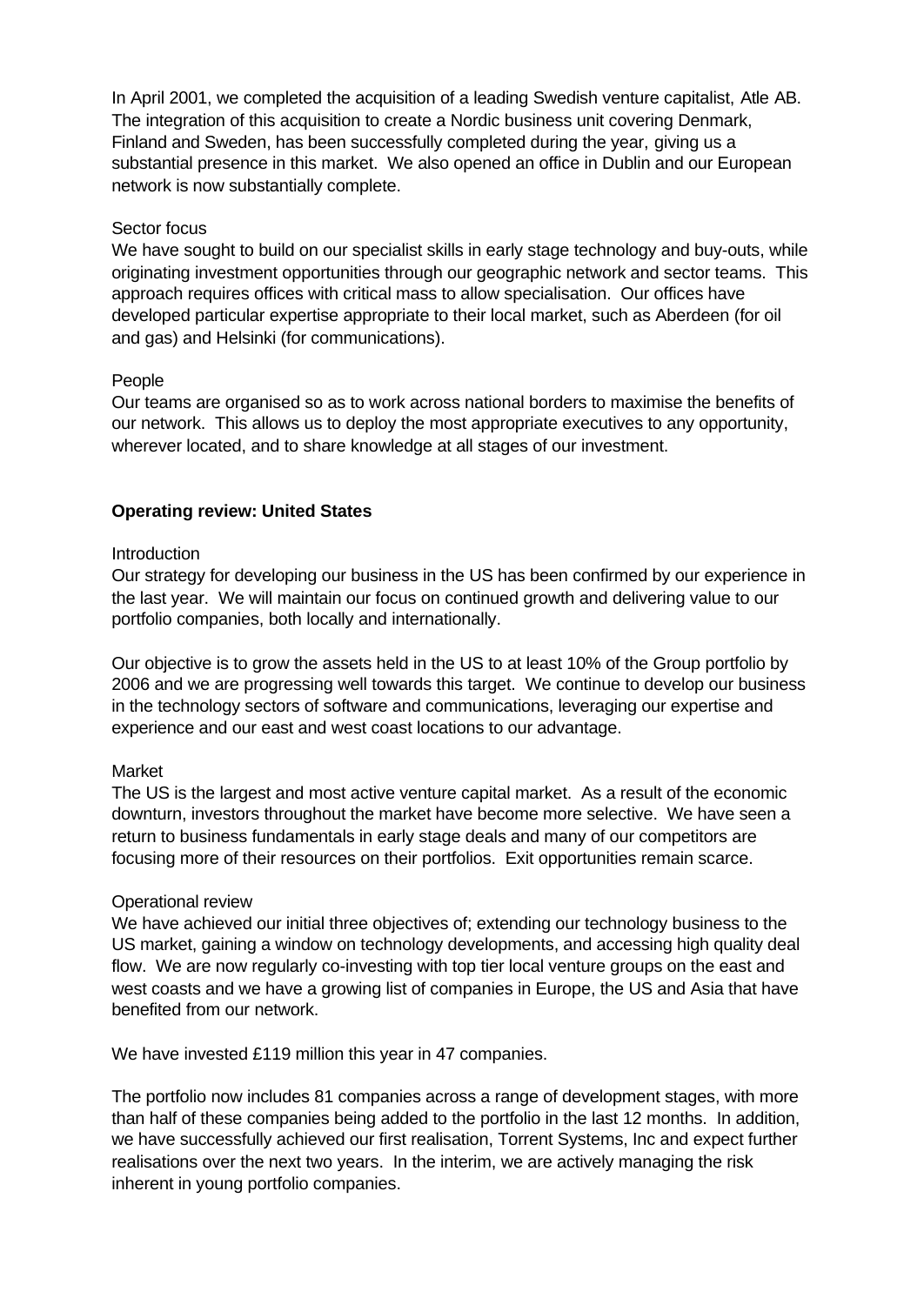The recent investment made in PlaceWare Inc is part of the successful implementation of our later stage initiative. This initiative places an equal focus on both early stage and later stage investments as part of our wider strategy to build a balanced portfolio.

Since opening our offices in Menlo Park, California and in Boston, Massachusetts in late 1999, we have recruited locally and now have 31 US based employees. To add value to our portfolio companies, we offer strategic advice, support and sector expertise as well as access to our international network.

#### **Operating review: Asia Pacific**

#### Introduction

Our strategy to develop a long term business in the Asia Pacific region remains unchanged. While there was a severe economic downturn last year, we are now seeing recovery and an increase in business confidence.

#### The market

The venture capital industry is in the early stages of development in the region. However, long term growth continues and fundamentals remain solid. Market infrastructure continues to improve in our favour, mirroring a greater awareness and understanding of the industry. Companies in the region are returning to basics and looking for partners who can really add value.

#### Operational review

With the opening of our third Asian office in Hong Kong in August 2001, we have a strong base from which to maximise opportunities in the north Asia market. Our Singapore team has established a leadership position in the technology sector – reflecting Singapore's position as a high growth technology hub. We are now focusing on extending 3i's reach from Singapore into the south Asia market, broadening our mix of investments and using 3i's buy-out expertise to benefit from the growing buy-out market in south east Asia.

The Japanese buy-out market is continuing to develop. We are seeing an increase in the number of deals being completed, however the market is still immature.

Our Asia Pacific business is performing in line with initial expectations, despite continued economic difficulties throughout the region.

We invested £31 million in eight companies during the year. The Asia Pacific portfolio now includes investments in 24 companies and has a value of £101 million including coinvestment funds.

This represents 1.7% of 3i's total investment portfolio – good progress towards the Group's objective of having 5% of 3i's investment portfolio in Asia by 2006.

We continue to deliver support to our portfolio companies both within the region and throughout the 3i network. The recent 3i Technology conference in Singapore is a good example of how 3i's international network can provide real benefit to the companies in which we are invested. We brought together more than 40 of our international investee companies in the communications and semiconductor sectors. This three day event provided key insights into the region, and established valuable connections between those businesses and some of Asia's leading corporations.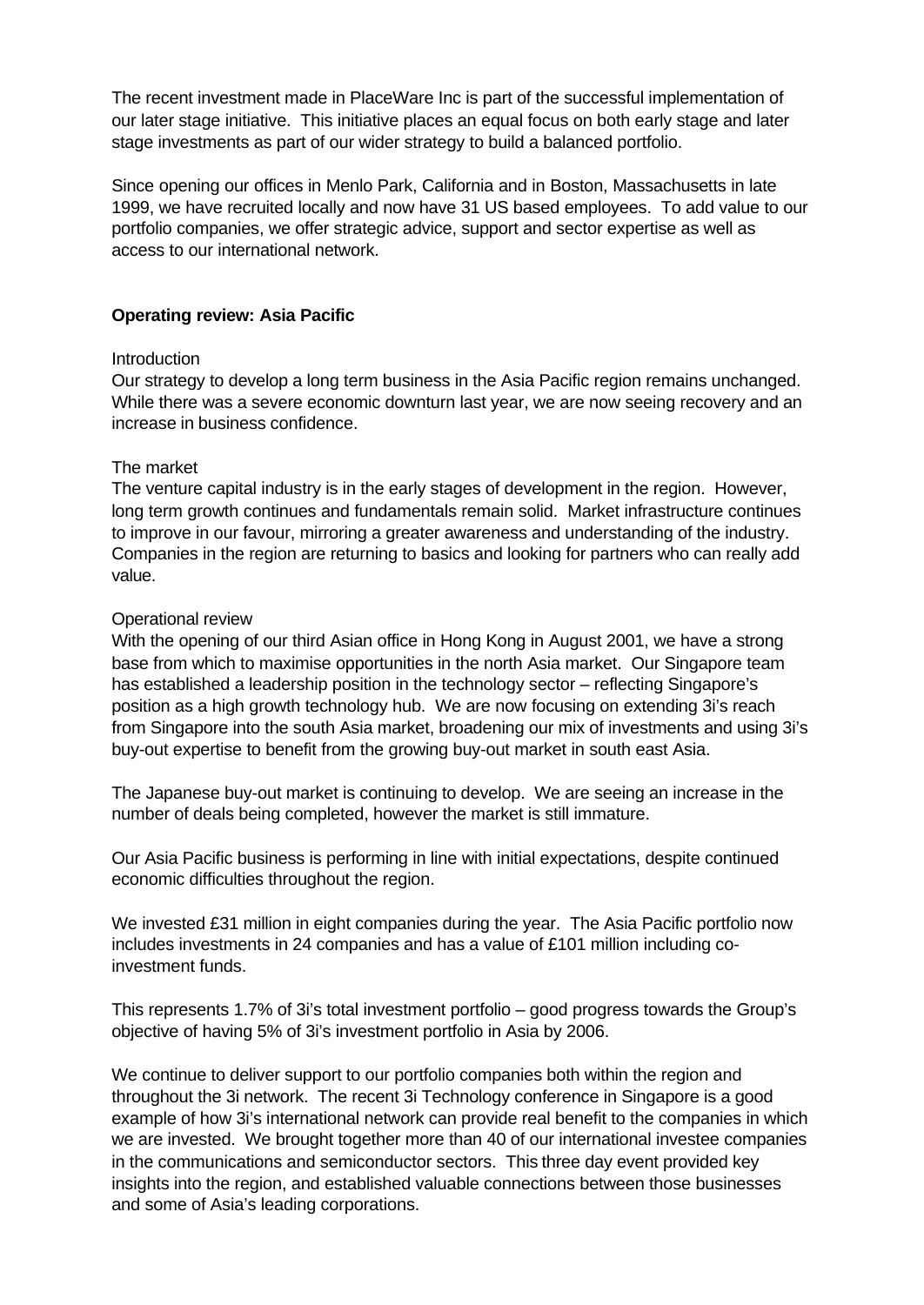### **Operating review: Fund management**

#### Unquoted funds

3i manages and advises third party unquoted funds totalling £2.0 billion of invested and committed funds on behalf of external investors. The majority of these funds are for investment in European mid-market buy-outs. The fund investors invest in these funds as they present an opportunity to benefit from 3i's market leadership in this sector.

Our unquoted funds are typically invested on a 50:50 basis alongside 3i's own capital. This enables us to make larger investments than we would otherwise be able to do and, in particular, enables us to manage investments in underlying portfolio companies where we have a majority economic interest. Unquoted fund management generated fee income of £35 million for the year. The fee income and profit share from these funds enhances our own investment returns.

We have recently completed the pre-marketing phase for a new €3 billion fund focusing on mid-market buy-outs across Europe. This fund will be Europe's largest mid-market buy-out fund and reflects the development of this part of our business and the benefits of our international network. We are encouraged by the response we have had to date.

#### Quoted funds

3i Asset Management is a team dedicated to managing the Group's own portfolio of quoted assets which originates mainly from venture capital investments that are now quoted companies as well as £0.8 billion of third party quoted funds. This team's expertise is in smaller quoted companies and also has specialist expertise in bioscience and wider technology companies, increasingly on a pan European basis.

Assets managed include the Group's own pension fund and three quoted specialist investment companies which are separate quoted investment companies in their own right. These investment companies are 3i Smaller Quoted Companies Trust plc, which invests in smaller UK companies; 3i Bioscience Investment Trust plc which invests internationally in life science and healthcare companies; and 3i European Technology Trust plc which invests in quoted companies across Europe whose focus is on technology, excluding life sciences and healthcare.

Our management of 3i UK Select was discontinued shortly after the year end as the larger company focus of the portfolio does not fit with the smaller company expertise of the team.

3i Asset Management's objectives are to optimise the value of the Group's quoted portfolio and to utilise their specialist skill base in managing external funds that are of direct relevance to 3i's core business. Asset Management generated fee income of £6 million this year.

Overall, we are committed to building our fund management business in areas that enhance 3i's financial returns and add value to our core investment business.

#### **Financial review**

Total return for the year was £(960) million, a return of (19.3)% on opening shareholders' funds. This represents an improvement of £137 million on the total return for the first half of £(1,097) million.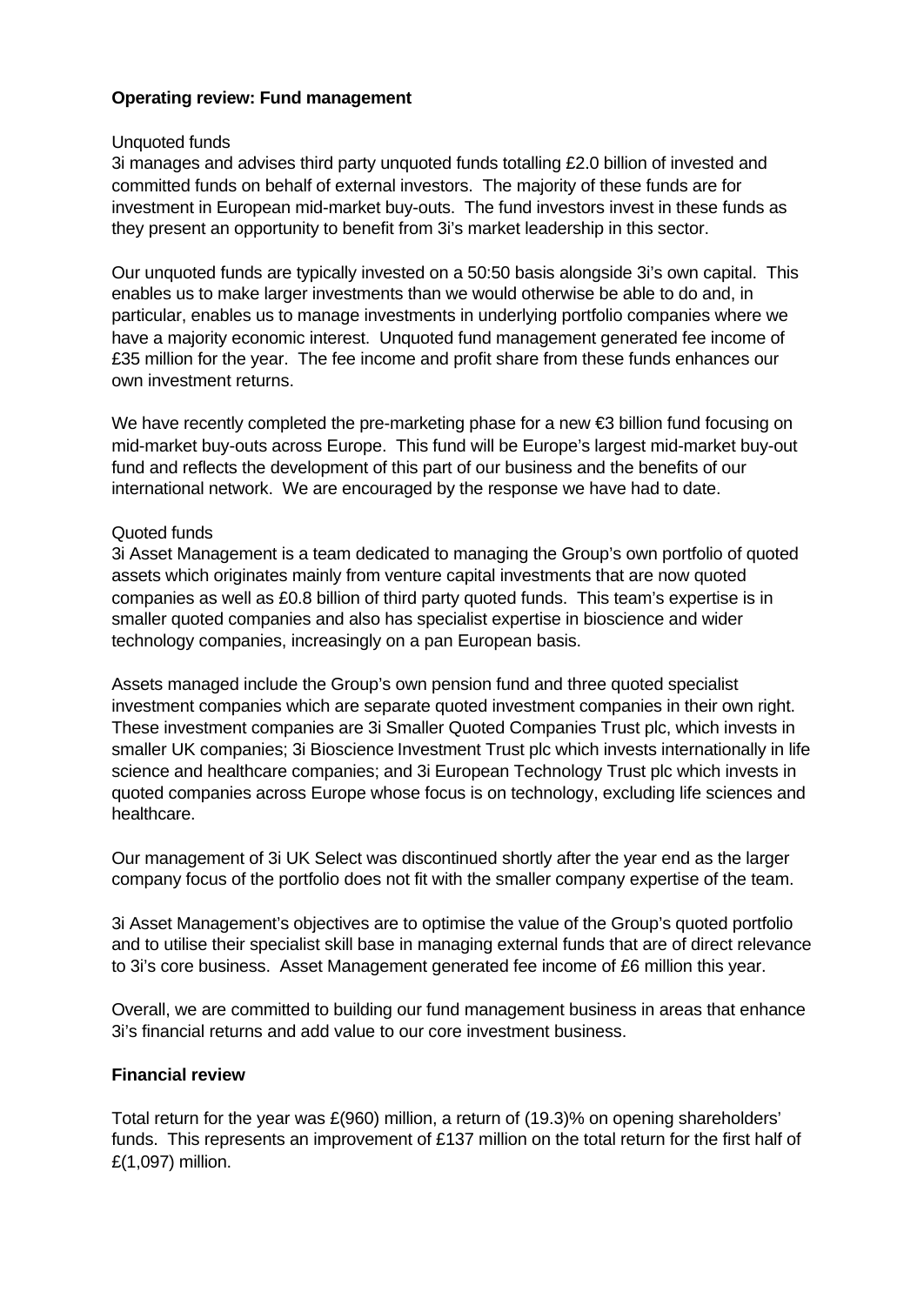3i's total return represents an under-performance for the year relative to the falls of 3.2% and 9.3% in the FTSE All-Share and FTSE SmallCap stock market indices respectively, but is an out-performance of the FTSE techMARK100 and Neuer Markt, which were down 38% and 39% respectively. Over the medium and longer term, 3i has maintained its record of outperformance of relevant stock market indices.

Within the venture capital industry, following several years of strong returns, many firms, particularly those with exposure to technology investments, have suffered significant decreases in the valuation of their portfolios. 3i, with a well diversified portfolio by stage of investment, by industry sector and by location, has been able to mitigate to some extent the effects of the economic downturn.

3i's negative return is largely due to a fall of £890 million in the valuation of the portfolio, caused by an increase in provisions and falls in the value of quoted and unquoted technology companies. Realisations of investments generated proceeds of £1,123 million, including the sale of a portfolio of FTSE 350 companies for £156 million, at a net loss of £39 million over their valuation at 31 March 2001. Equity investments were realised at a small profit over their opening valuation.

Realisations exceeded investment and after the acquisition of Atle for a cash consideration of £347 million and other cash flows, there was a net cash outflow of £102 million for the year. The balance sheet remains strong.

Total return from technology investments was £(937) million. Buy-out and growth capital investments generated a small positive return of £50 million. There was goodwill amortisation of £73 million on acquisitions in previous years of technology venture capital businesses.

The return from the UK business was  $E(298)$  million while the continental Europe return, before goodwill amortisation, was  $E(480)$  million, largely as a result of reductions in the value of the German technology portfolio and in the valuation of investments in the Nordic region. The US business total return was £(74) million and our Asia Pacific business produced a return of £(34) million.

#### Revenue profit

Revenue profit before tax of £109 million is stated after charging the costs of changes to the organisational structure and write-off of goodwill. Before these items, revenue profit before tax was £120 million, the same as last year.

Dividend income of £130 million (March 2001: £144 million) includes £44 million of dividends received on the sale and restructuring of investments (March 2001: £35 million). Underlying dividend income has been falling for a number of years as the market trend is for a higher proportion of investment returns to be in the form of capital profit rather than income. This has been exacerbated by the economic downturn. Fees earned fell from last year's record level of £72 million to £56 million. This reflects lower investment, resulting in lower arrangement fees, and lower fees for managing quoted and unquoted funds.

Total costs were at a similar level to last year at £171 million and included operational costs of £6 million for Atle, which was acquired in April 2001 and also an increase over last year of £11 million in pension costs to £16 million. The transitional disclosure requirements of Financial Reporting Standard (FRS) 17 – Retirement benefits, which shows that the net pension liability at 31 March 2002 was £14 million. As permitted by the FRS, this has not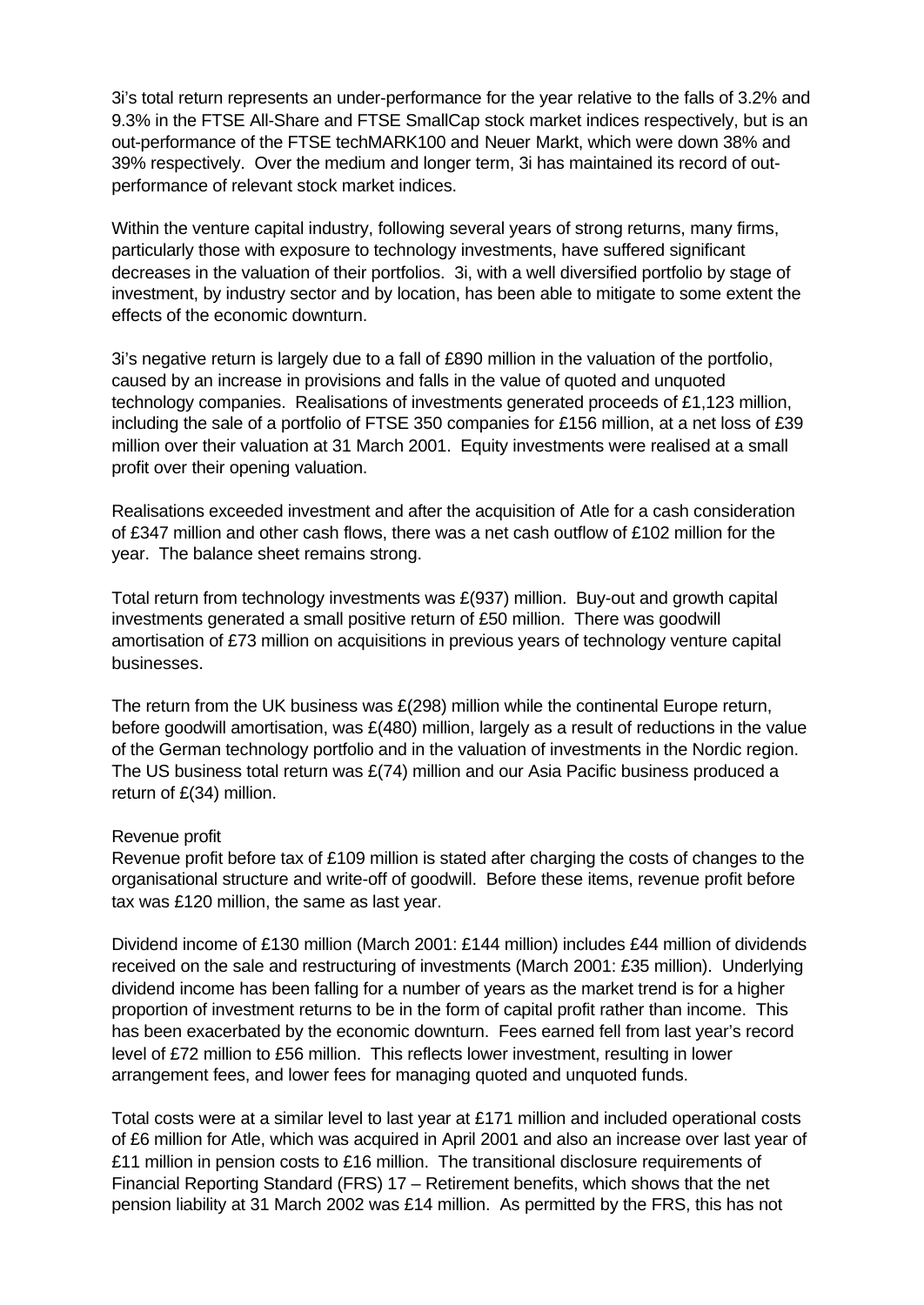been incorporated in the accounts. Full implementation of FRS 17 is required for accounting periods ending on or after 22 June 2003.

In addition, costs of £18 million for changes to the organisational structure have been charged; £9 million to the revenue account and £9 million to the capital account. These changes have resulted in savings of £3 million in the year and estimated ongoing annual savings of £18 million. Net costs (total costs excluding organisational structure costs less fee income) represent 2.3% of 3i's portfolio, excluding co-investment funds, compared with 1.7% last year, with the increase resulting mainly from the fall in the valuation of the portfolio.

#### Realised capital profits

Corporate merger and acquisition markets have remained weak. Despite this, we achieved a good level of realisations, with total proceeds of £1,123 million.

Proceeds from the sale of quoted investments amounted to £526 million, almost equal to their valuation at March 2001, despite the fall in stock markets over the year. IPOs generated proceeds of £55 million, much lower than last year when £253 million was realised in buoyant conditions.

The sale of unquoted companies has resulted in equity proceeds of £303 million (March 2001: £470 million) and there were also repayments of loan and fixed income shares of £211 million (March 2001: £292 million).

Sales of unquoted equity investments achieved an uplift of 43% over their valuation at March 2001, but when account is taken for the impact of failures and quoted realisations, the uplift on total equity realisations was 1%. Overall, 22% of the value of the equity portfolio at March 2001 has been realised, being 44% of the quoted portfolio and 12% of the unquoted portfolio.

After taking into account losses on the repayment or failure of loans and fixed income shares, there was an overall net loss of £39 million on investments realised, compared with their valuation at 31 March 2001.

#### Unrealised value movement

There has been a net unrealised value reduction of £890 million in the year. The main drivers have been a fall in the valuation of the quoted portfolio of £303 million and an increase in provisions for failures amounting to £400 million, compared with £317 million last year. In addition, the valuation of investments has been reduced by £181 million to take into account lower valuations in subsequent rounds of finance and impending restructuring of portfolio companies. The weighted average of price earnings ratios used to value the unquoted portfolio has increased from 9.7 at 31 March 2001 to 10.0. There were also other value reductions amounting to £136 million, which included a reduction in the value of investments acquired from Atle.

Investee companies' earnings, where used as the basis of valuation at the start and end of the year, have resulted in an increase in valuation of £130 million, caused largely by strong earnings growth from a small number of high performing companies.

#### Investment

We invested £1,039 million including co-investment funds, 47% lower than last year. Approximately 40% of investment has been in early stage technology companies, with 46% of this supporting existing portfolio companies.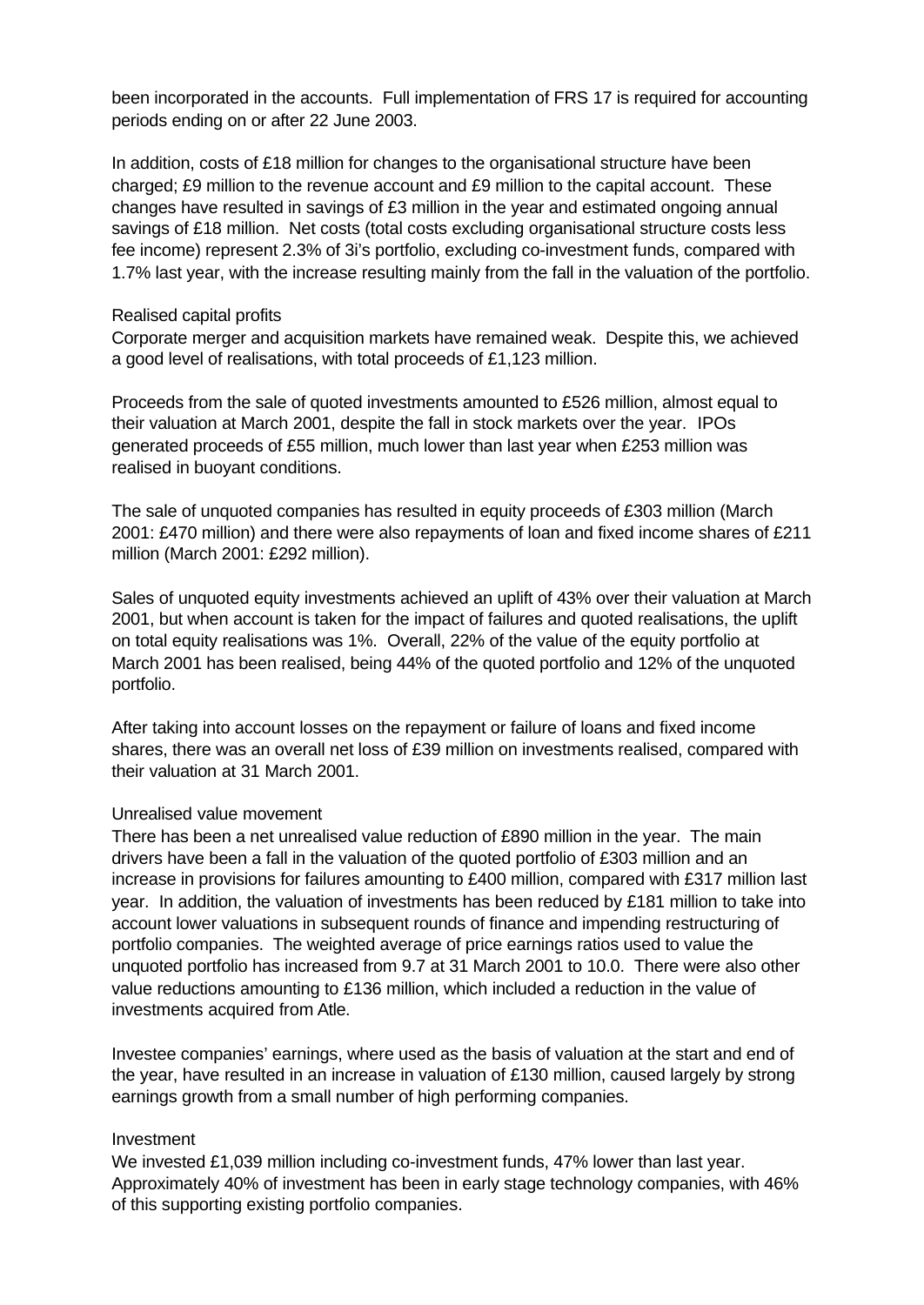We invested £443 million in the UK, 43% of total investment, while £446 million was invested in continental Europe, £119 million in the US and £31 million in Asia Pacific.

#### **Goodwill**

As explained in the interim report, goodwill arising on the acquisitions over the previous 18 months of technology venture capital businesses has been amortised in full during the year rather than, as previously, over a five year term. This has resulted in a charge of £73 million for the year (£71 million to capital, £2 million to revenue) instead of £18 million, based on a five year amortisation period. Full amortisation of goodwill is considered appropriate as market conditions facing technology companies have become tougher.

### **Acquisition**

In April, 3i together with a joint venture partner, Ratos AB, acquired Atle AB, a public company in Sweden and a leading venture capital investor. 3i's share of the consideration was £347 million. Since then, most of the Atle investments have been transferred to either 3i or Ratos and those transferred to 3i are included in the share and loan portfolio. The remaining investments are included in joint ventures.

### Balance sheet and cash flow

At 31 March 2002, the Group's portfolio was valued at £5,109 million, compared with £5,957 million at the previous year end. This is primarily due to the high level of disposals of quoted investments and the fall in value of the remaining portfolio. As a result, quoted investments now represent 10% of 3i's portfolio, excluding co-investment funds. Shareholders' funds amount to £3.9 billion.

There was a net cash outflow of £102 million in the year. This largely results from the acquisition of Atle for a purchase consideration of £347 million. A net investment cash inflow of £319 million was generated, with cash invested of £804 million while the sale and repayment of investments produced proceeds of £1,123 million, including £156 million from a portfolio of FTSE 350 companies. The fall in value of the portfolio and the increase in net borrowings from £1,098 million at the start of the year to £1,187 million at the year end has resulted in an increase in gearing (net borrowings to shareholders' funds) from 22% at 31 March 2001 to 30%.

At 31 March 2002, the Group had committed facilities of £985 million, of which £624 million was undrawn at the balance sheet date. We have already announced plans to raise a Euro 3 billion successor fund for mid-market European buy-outs, with third party capital commitments of Euro1.5 billion. In addition, we propose to issue £300 million of perpetual preferred securities which will provide secure long term funds at a competitive cost.

#### Regulation of the Group

Following the final implementation of the new UK regulatory regime in November 2001, 3i Group plc and relevant subsidiaries are now regulated by the Financial Services Authority.

#### Risk management

3i has a comprehensive framework to manage the risks that are inherent in its business. The main risks comprise treasury risk, investment risk, economic risk and people risk.

#### Treasury risk management

The overall funding objective continues to be that each category of investment asset is broadly matched with liabilities and shareholders' funds, with corresponding characteristics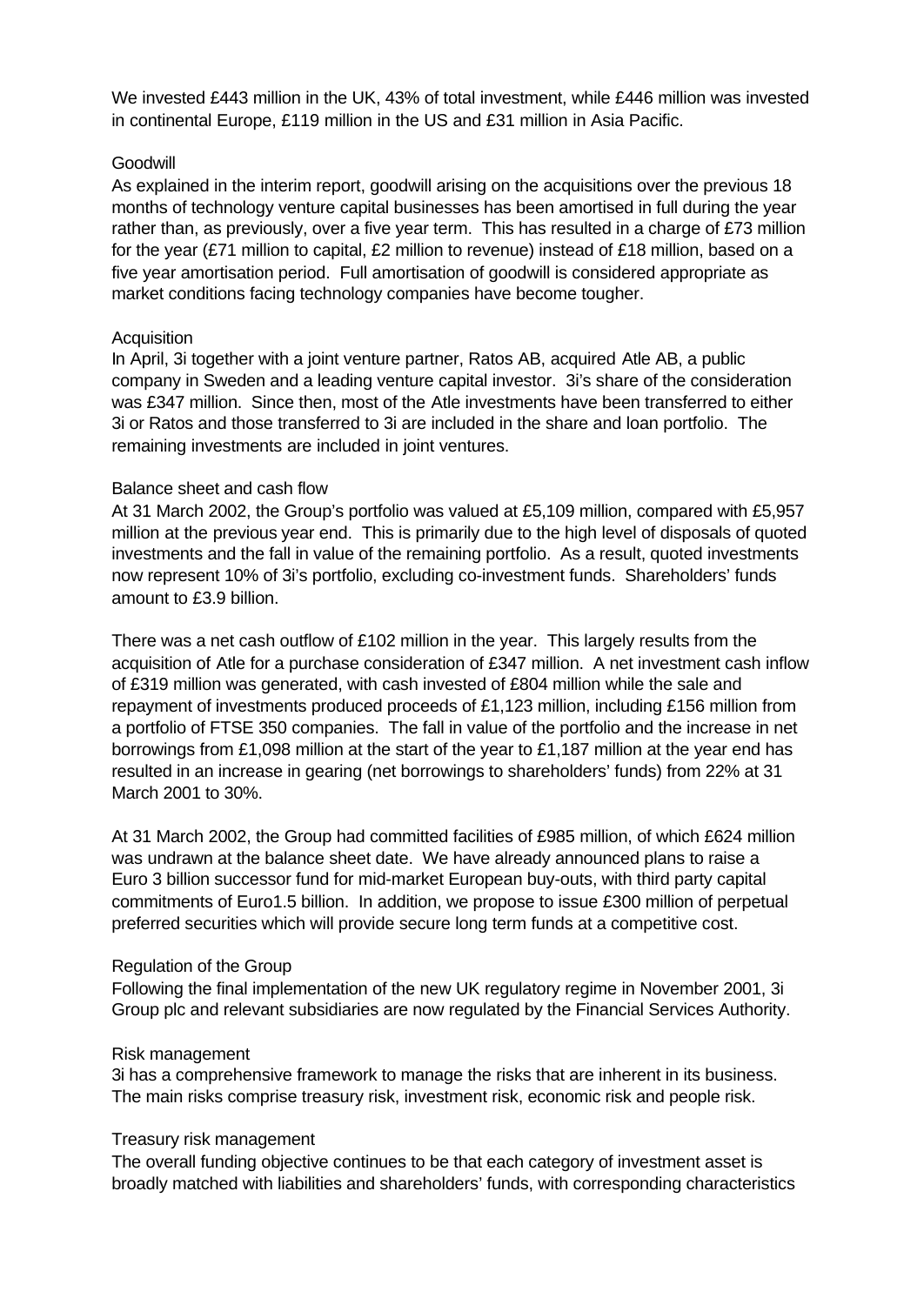in terms of risk and maturity and that funding needs are met ahead of planned investment. This objective continued to be met during the year to 31 March 2002.

All assets and liabilities are held for non-trading purposes and, as a result, the Group does not have a trading book. The Group does not trade in derivatives and does not enter into transactions of either a speculative nature or unrelated to the Group's investment activities. Derivatives are used to manage the risks arising from the Group's investment activities.

The main funding risks faced by the Group are interest rate risk and exchange rate risk. The level of these risks is mitigated by the overall objective and the Board regularly reviews and approves policies on the approach to each of these risks.

3i's policy for exchange rate risk management is not generally to hedge its overall portfolio in continental Europe or the US. In line with its funding policy, approximately 25% of those assets are funded by borrowings in local currency and, as a result, a partial hedge exists. 3i's largest exposure is £0.9 billion in respect of net assets denominated in Euro in continental Europe. The level of exposure to exchange rate risk is reviewed on a periodic basis.

Day to day management of treasury activities is delegated to executive Directors and the Group Treasurer. Regular reports on the Group's funding position have been considered during the year by the Board. There has been no change during the year or since the year end to the major funding risks faced by the Group, or to the Group's approach to such risks.

#### Investment risk

This includes investing in companies that may not perform as expected, being over exposed to one sector of the economy and the portfolio valuation being partly based on stock market valuations.

3i's investment criteria focus on management ability and market potential. Investment appraisal and due diligence is undertaken in a rigorous manner by drawing on our international network and experts in individual industry sectors. In general, proposed investments over £5 million are presented to the Group's Investment Committee or Technology Investment Committee, which are committees of senior management including executive Directors.

3i invests in all sectors of the economy, except those, such as property, where the opportunity to invest in venture capital backed businesses meeting 3i's investment criteria is limited. Management periodically reviews the portfolio, which is well diversified by industry sector, to ensure that there is no undue exposure to any one sector.

The valuation of a large proportion of 3i's equity portfolio is based on stock market valuations for the relevant industry sector. Quoted investments are valued using the mid-market price at the balance sheet date. About 42% of the unquoted equity portfolio is valued using stock market price earnings ratios for the relevant industry sector discounted for non marketability. Accordingly, stock market valuations for individual sectors are an important factor in determining the valuation of 3i's portfolio and the total return.

There are regular reviews of holdings in quoted companies and exposure to individual sectors in order to monitor the level of risk and mitigate exposure where appropriate. In particular, the level of future funding of technology companies is kept under review.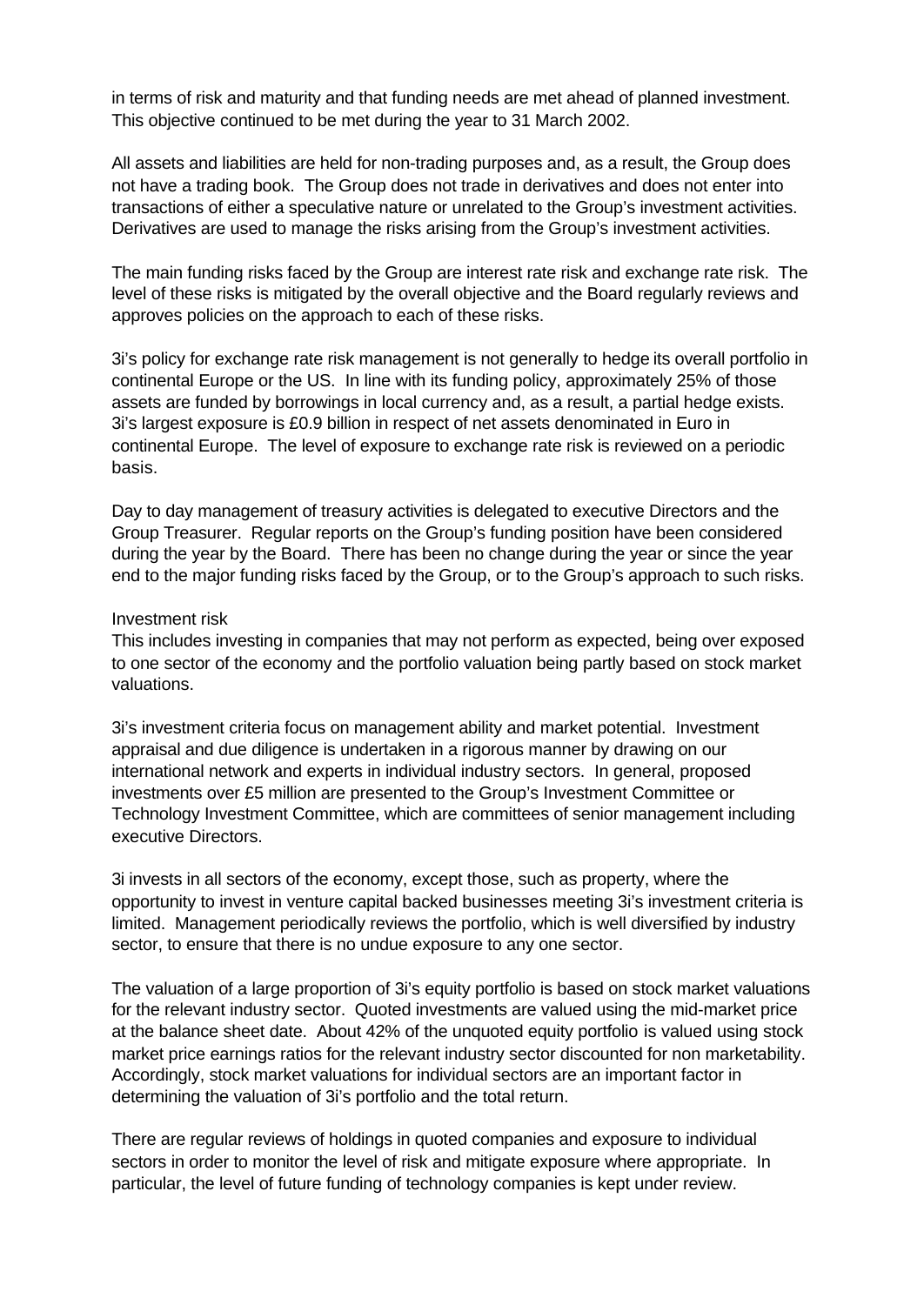However, it is not possible to protect against the risks of a downturn in stock markets generally or in any specific sector.

Accordingly, the valuation of 3i's portfolio and opportunities for realisation depend on stock market conditions and the buoyancy of the wider mergers and acquisitions market.

#### Economic risk

3i invests mainly in European companies and continues to develop its operations in the US and Asia Pacific. However, the majority of the portfolio is still in UK companies and there is an element of exposure to the UK economic cycle. To mitigate this, 3i has invested in different sectors of the UK economy with different economic cycles. In addition, an increasing proportion of assets is invested in continental Europe and in the US and Asia Pacific, which may have different economic cycles.

### People risk

The ability to recruit, develop and retain capable people is of fundamental importance to achieving our strategic objectives. We operate in a competitive industry and aim to remunerate our staff in line with best practice and to provide superior development opportunities.

#### Summary

3i has maintained a strong balance sheet and performance has improved in the second half of the year.

Financial review - Highlights

#### **Financial results**

Total return of £(960) million, a return of (19.3)% on opening shareholders' funds

Revenue profit after tax of £106 million

Net realised loss over opening valuation of £(39) million

Uplift over opening valuation of equity realisations of 1%, 45% over cost

Unrealised value movement of £(890) million

Investment of £1,039 million

Net cash inflow from investment and realisations of £319 million

Final dividend of 8.1p recommended by the Board, making a total dividend for the year of 13.0p

Diluted net asset value per share of 645p

| <b>Total return</b> $(\text{Em})$                            | 2002  | 2001  |
|--------------------------------------------------------------|-------|-------|
| Revenue profit before tax, organisational costs and goodwill | 120   | 120   |
| Realised capital profit/(loss)                               | (39)  | 453   |
| Unrealised value movement                                    | (890) | (676) |
| Costs of organisational changes                              | (18)  |       |
| Goodwill amortisation                                        | (73)  | (18)  |
| Other*                                                       | (60)  | (21)  |
| Total return for the Group                                   | (960) | (142) |

\*Other represents interest and costs allocated to capital, tax and currency translation adjustment.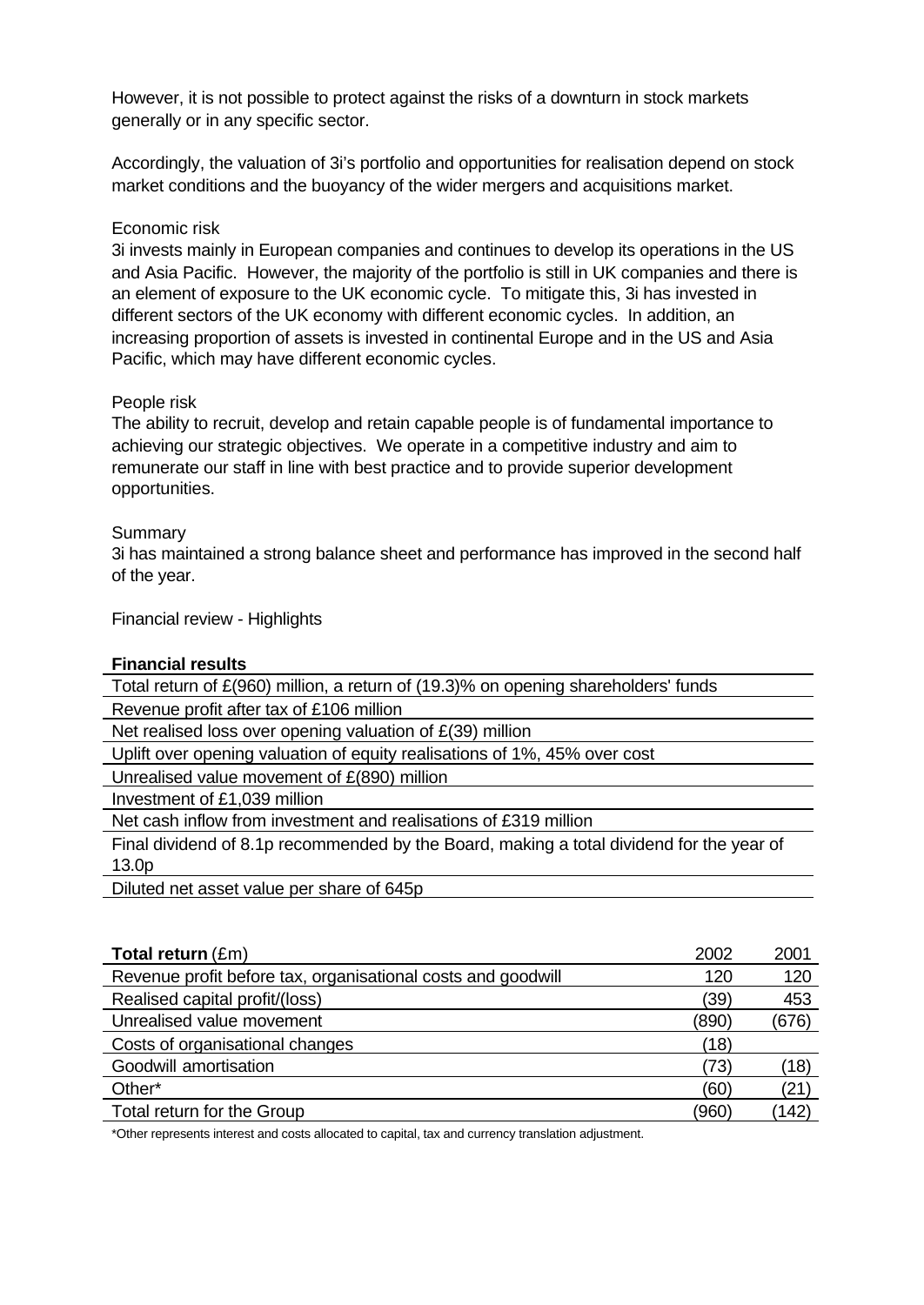| Total return by geography $(\text{Em})$<br>2002 | 2001  |
|-------------------------------------------------|-------|
| UK<br>(298)                                     | 81    |
| <b>Continental Europe</b><br>(480)              | 127   |
| US<br>(74)                                      | (56)  |
| Asia Pacific<br>(34)                            | (63)  |
| Goodwill amortisation<br>(73)                   | (18)  |
| Currency adjustment*                            | 41    |
| Total return for the Group<br>(960)             | (142) |

\*Currency adjustment comprises mainly translation gains and losses on the portfolio.

| <b>Realisations</b>                                      | 2002 | 2001  |
|----------------------------------------------------------|------|-------|
| Net realised profit/(loss) - over opening valuation (£m) | (39) | 453   |
| Equity proceeds (£m)                                     | 884  | 1,308 |
| Uplift over opening equity valuation (%)*                |      | 63    |
| Percentage of opening equity portfolio sold (%)*         | 22   | 19    |

\*Includes the disposal of non venture capital investments made in FTSE 350 companies.

| <b>Share and loan portfolio <math>(\text{Em})</math></b> | 2002  | 2001  |
|----------------------------------------------------------|-------|-------|
| Listed equity                                            | 413   | 818   |
| Secondary market quoted                                  | 89    | 266   |
| Unquoted equity                                          | 2,874 | 2,765 |
| Loan investments                                         | 1,409 | 1,522 |
| Fixed income shares                                      | 324   | 434   |
| Total                                                    | 5,109 | 5,805 |

| <b>Investment</b>         | 3i<br>2002<br>£m | Unquoted<br>funds<br>2002<br>£m | Total<br>2002<br>£m | 2002<br>No | 3i<br>2001<br>£m | Unquoted<br>funds<br>2001<br>£m | Total<br>2001<br>£m | 2001<br>No |
|---------------------------|------------------|---------------------------------|---------------------|------------|------------------|---------------------------------|---------------------|------------|
| UK                        | 377              | 66                              | 443                 | 229        | 786              | 220                             | 1,006               | 328        |
| <b>Continental Europe</b> | 312              | 134                             | 446                 | 267        | 560              | 210                             | 770                 | 354        |
| US.                       | 119              | $\overline{\phantom{a}}$        | 119                 | 47         | 134              | ۰                               | 134                 | 29         |
| Asia Pacific              | 26               |                                 | 31                  |            | 49               | 13                              | 62                  | 15         |
| <b>Total</b>              | 834              | 205                             | 1,039               | 551        | .529             | 443                             | .972                | 726        |

Michael Queen, Finance Director 15 May 2002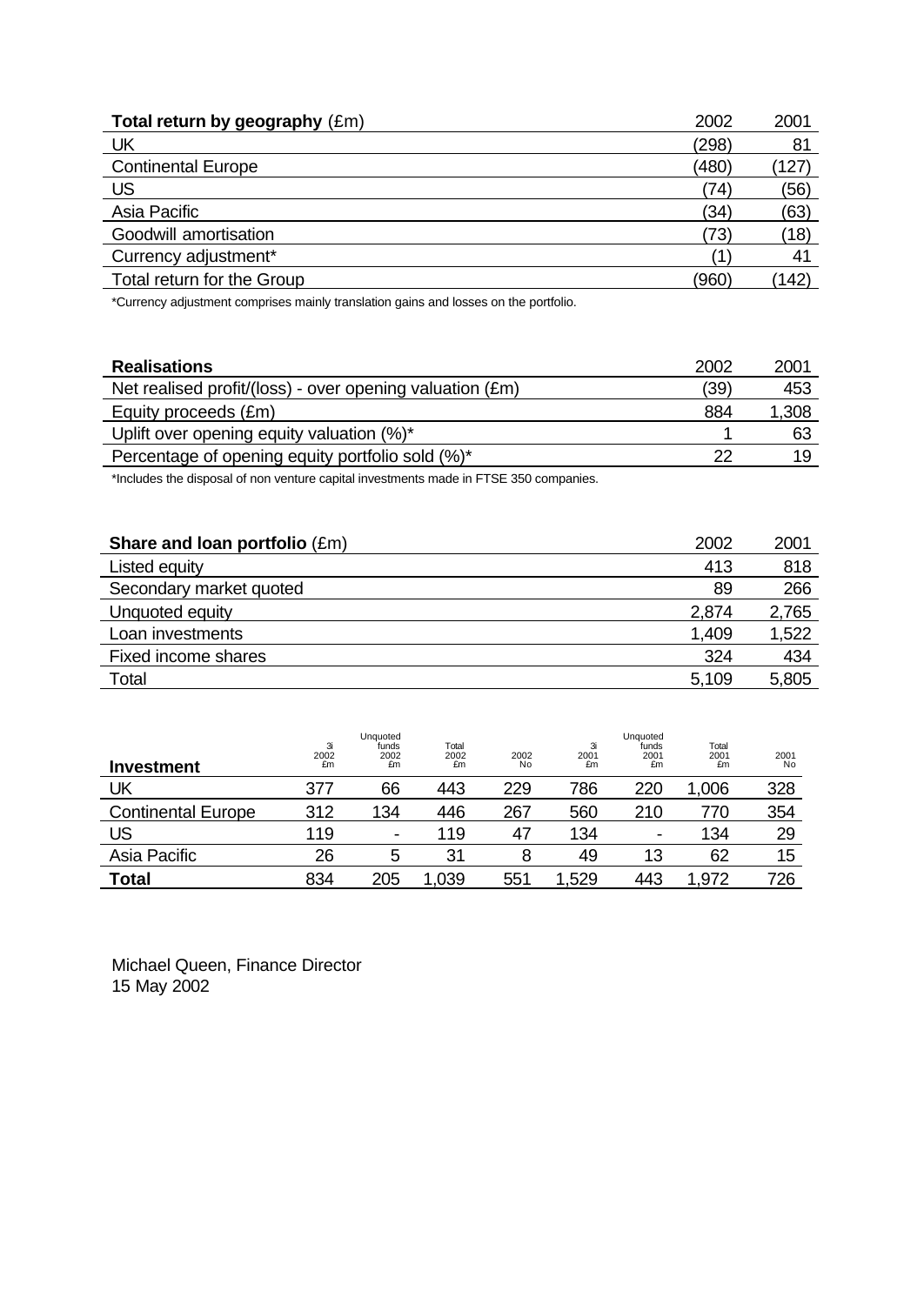## **Consolidated statement of total return**

for the year to 31 March 2002

|                                                 | Revenue | <b>Capital</b> | <b>Total</b> | Revenue | Capital | Total   |
|-------------------------------------------------|---------|----------------|--------------|---------|---------|---------|
|                                                 | 2002    | 2002           | 2002         | 2001    | 2001    | 2001    |
|                                                 | £m      | £m             | £m           | £m      | £m      | £m      |
| Capital profits                                 |         |                |              |         |         |         |
| Net realised (losses)/profits over opening      |         |                |              |         |         |         |
| valuation                                       |         | (39)           | (39)         |         | 453     | 453     |
| Net unrealised value movement in the year       |         | (890)          | (890)        |         | (676)   | (676)   |
|                                                 |         | (929)          | (929)        |         | (223)   | (223)   |
| Total operating income before interest payable  | 355     |                | 355          | 358     |         | 358     |
| Interest payable                                | (114)   | (6)            | (120)        | (117)   | (4)     | (121)   |
|                                                 | 241     | (935)          | (694)        | 241     | (227)   | 14      |
| Administrative expenses                         | (121)   | (50)           | (171)        | (121)   | (49)    | (170)   |
| Amortisation of goodwill                        | (2)     | (71)           | (73)         |         | (18)    | (18)    |
| Cost of changes to organisational structure     | (9)     | (9)            | (18)         |         |         |         |
| Return before tax and currency translation      |         |                |              |         |         |         |
| adjustment                                      | 109     | (1,065)        | (956)        | 120     | (294)   | (174)   |
| Tax                                             | (3)     | 4              | 1            | (4)     | 19      | 15      |
| Return for the year before currency translation |         |                |              |         |         |         |
| adjustment                                      | 106     | (1,061)        | (955)        | 116     | (275)   | (159)   |
| Currency translation adjustment                 | (4)     | (1)            | (5)          |         | 17      | 17      |
| <b>Total return</b>                             | 102     | (1,062)        | (960)        | 116     | (258)   | (142)   |
|                                                 |         |                |              |         |         |         |
| Total return per share                          |         |                |              |         |         |         |
| Basic (pence)                                   | 16.8p   | (174.5)p       | (157.7)p     | 19.1p   | (42.5)p | (23.4)p |
| Diluted (pence)                                 | 16.7p   | (173.3)p       | (156.6)p     | 18.9p   | (42.0)p | (23.1)p |
|                                                 |         |                |              |         |         |         |

| Reconciliation of movement in shareholders' funds |       |       |
|---------------------------------------------------|-------|-------|
|                                                   | 2002  | 2001  |
|                                                   | £m    | £m    |
| Opening balance                                   | 4,973 | 5,174 |
|                                                   |       |       |
| Revenue return                                    | 102   | 116   |
| (1,062)<br>Capital return                         |       | (258) |
| Total return                                      | (960) | (142) |
| <b>Dividends</b>                                  | (78)  | (78)  |
| Proceeds of issues of shares                      | 10    | 19    |
| (1,028)<br>Movement in the year                   |       | (201) |
| Closing balance                                   | 3,945 | 4,973 |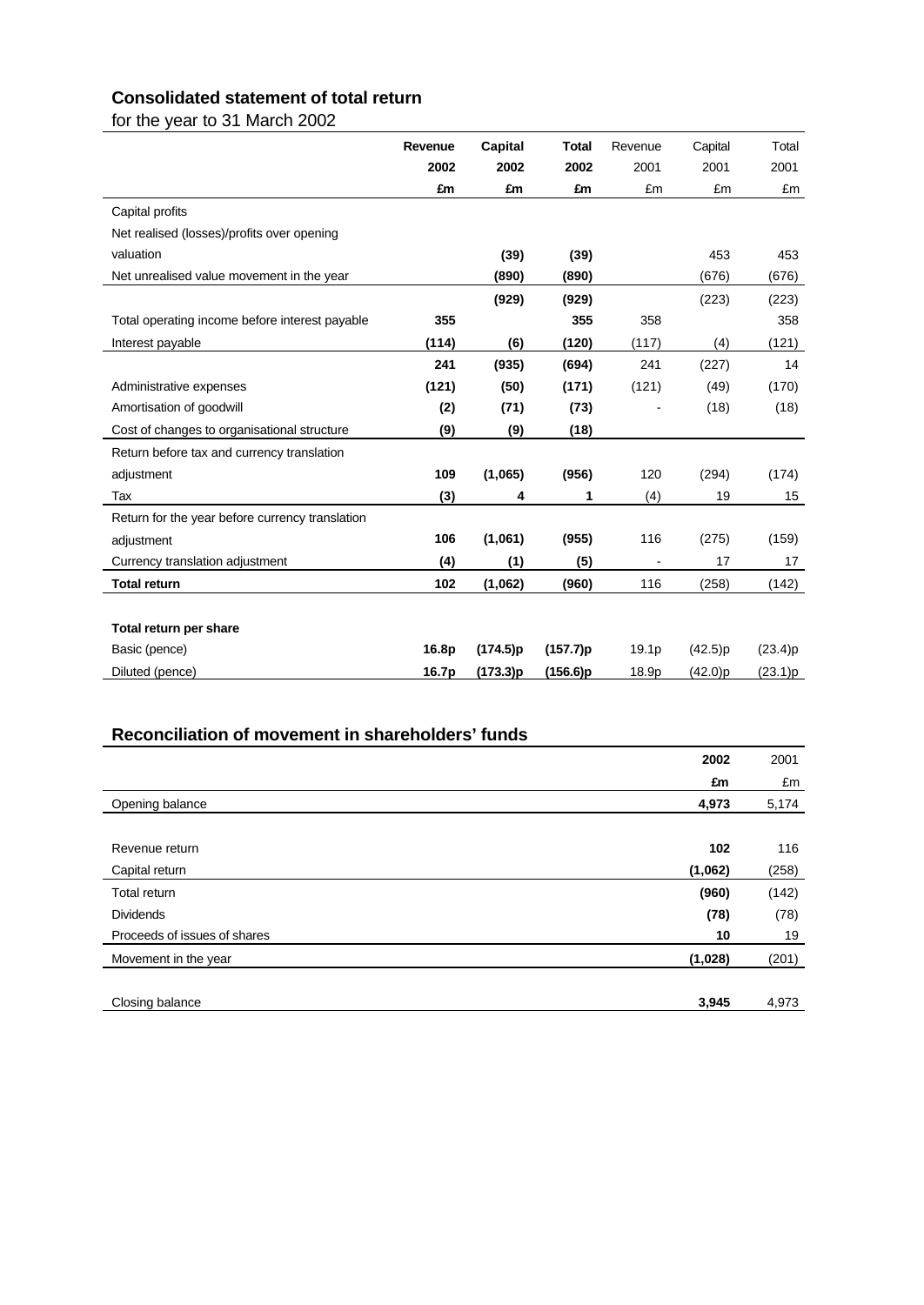### **Consolidated revenue statement**

for the year to 31 March 2002

|                                                                         | 2002  | 2001           |
|-------------------------------------------------------------------------|-------|----------------|
|                                                                         | £m    | £m             |
| Interest receivable                                                     |       |                |
| Interest receivable and similar income arising from debt securities and |       |                |
| other fixed income securities held as financial fixed asset investments |       |                |
| Interest receivable on loan investments                                 | 113   | 99             |
| Fixed rate dividends                                                    | 19    | 21             |
|                                                                         | 132   | 120            |
| Other interest receivable and similar income                            | 46    | 43             |
|                                                                         | 178   | 163            |
| Interest payable                                                        | (114) | (117)          |
| Net interest income                                                     | 64    | 46             |
| Dividend income from equity shares                                      | 111   | 123            |
| Share of net profits/(losses) of joint ventures                         | 9     | (2)            |
| Fees receivable                                                         | 56    | 72             |
| Other operating income                                                  | 1     | $\overline{2}$ |
| Total operating income                                                  | 241   | 241            |
| Administrative expenses and depreciation                                | (121) | (121)          |
| Amortisation of goodwill                                                | (2)   |                |
| Cost of changes to organisational structure                             | (9)   |                |
| Profit on ordinary activities before tax                                | 109   | 120            |
| Tax on profit on ordinary activities                                    | (3)   | (4)            |
| Profit for the year                                                     | 106   | 116            |
| <b>Dividends</b>                                                        |       |                |
| Interim (4.9p per share paid, 2001 4.9p per share paid)                 | (29)  | (29)           |
| Final (8.1p per share proposed, 2001 8.1p per share paid)               | (49)  | (49)           |
| Profit retained for the year                                            | 28    | 38             |
|                                                                         |       |                |
| <b>Earnings per share</b>                                               |       |                |
| Basic (pence)                                                           | 17.4p | 19.2p          |
| Diluted (pence)                                                         | 17.3p | 18.9p          |

There is no material difference between the reported revenue and the revenue on an unmodified historical cost basis.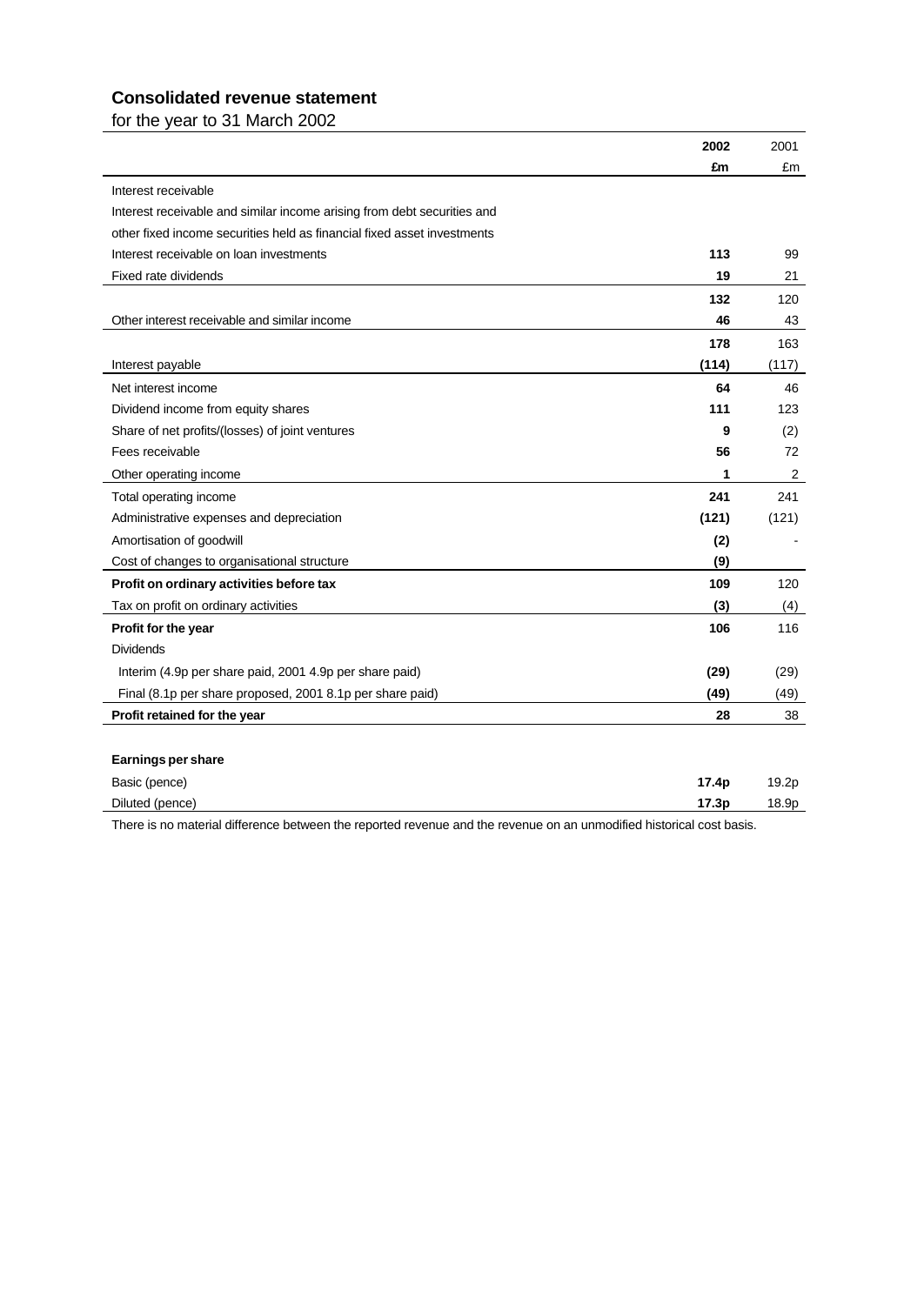## **Consolidated balance sheet**

as at 31 March 2002

|                                                                           | 2002  | 2002  | 2001  | 2001  |
|---------------------------------------------------------------------------|-------|-------|-------|-------|
| <b>Assets</b>                                                             | £m    | £m    | £m    | £m    |
| Treasury bills and other eligible bills                                   |       | 1     |       | 1     |
| Loans and advances to banks                                               |       | 563   |       | 890   |
| Debt securities held for treasury purposes                                |       | 191   |       | 201   |
| Debt securities and other fixed income securities held as financial fixed |       |       |       |       |
| asset investments                                                         |       |       |       |       |
| Loan investments                                                          | 1,408 |       | 1,522 |       |
| Fixed income shares                                                       | 324   |       | 434   |       |
|                                                                           | 1,732 |       | 1,956 |       |
| Equity shares                                                             |       |       |       |       |
| Listed                                                                    | 413   |       | 971   |       |
| Unlisted                                                                  | 2,964 |       | 3,030 |       |
|                                                                           | 3,377 |       | 4,001 |       |
|                                                                           |       | 5,109 |       | 5,957 |
| Interests in joint ventures                                               |       |       |       |       |
| Share of gross assets                                                     | 133   |       | 46    |       |
| Share of gross liabilities                                                | (98)  |       |       |       |
|                                                                           |       | 35    |       | 46    |
| Intangible fixed assets                                                   |       |       |       |       |
| Goodwill                                                                  |       |       |       | 74    |
| Tangible fixed assets                                                     |       | 50    |       | 60    |
| Own shares                                                                |       | 54    |       | 56    |
| Other assets                                                              |       | 61    |       | 79    |
| Prepayments and accrued income                                            |       | 69    |       | 75    |
| <b>Total assets</b>                                                       |       | 6,133 |       | 7,439 |
| <b>Liabilities</b>                                                        |       |       |       |       |
| Deposits by banks                                                         |       | 519   |       | 617   |
| Debt securities in issue                                                  |       | 1,339 |       | 1,503 |
| Other liabilities                                                         |       | 53    |       | 58    |
| Accruals and deferred income                                              |       | 181   |       | 210   |
| Provisions for liabilities and charges                                    |       | 12    |       | 8     |
| Subordinated liabilities                                                  |       | 84    |       | 70    |
|                                                                           |       |       |       |       |
|                                                                           |       | 2,188 |       | 2,466 |
| Called up share capital                                                   |       | 305   |       | 304   |
| Share premium account                                                     |       | 342   |       | 333   |
| Capital redemption reserve                                                |       | 1     |       | 1     |
| Capital reserve                                                           |       | 3,021 |       | 4,083 |
| Revenue reserve                                                           |       | 276   |       | 252   |
| Equity shareholders' funds                                                |       | 3,945 |       | 4,973 |
| <b>Total liabilities</b>                                                  |       | 6,133 |       | 7,439 |
| <b>Memorandum items</b>                                                   |       |       |       |       |
| Contingent liabilities                                                    |       |       |       |       |
| Guarantees and assets pledged as collateral security                      |       | 27    |       | 19    |
| Commitments                                                               |       | 411   |       | 452   |
| Approved by the Board                                                     |       |       |       |       |
| <b>Baroness Hogg</b><br><b>Brian Larcombe</b>                             |       |       |       |       |
| <b>Directors</b>                                                          |       |       |       |       |
| 15 May 2002                                                               |       |       |       |       |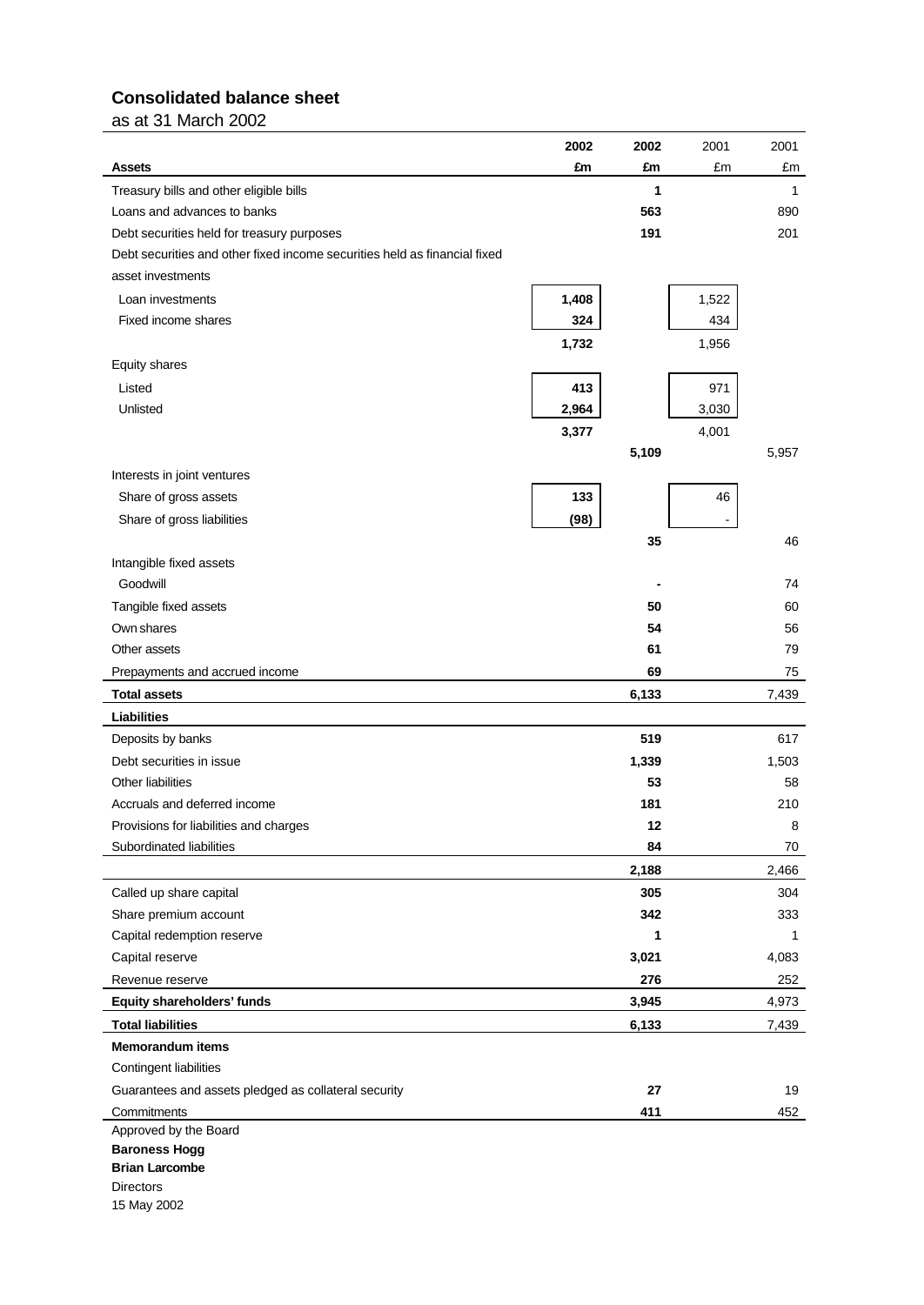## **Consolidated cash flow statement**

for the year to 31 March 2002

|                                                                             | 2002  | 2001    |
|-----------------------------------------------------------------------------|-------|---------|
|                                                                             | £m    | £m      |
| <b>Operating activities</b>                                                 |       |         |
| Interest received and similar income arising from debt securities and other |       |         |
| fixed income securities held as financial fixed asset investments           | 102   | 103     |
| Other interest received and similar income                                  | 51    | 43      |
| Interest paid on borrowings                                                 | (113) | (115)   |
| Dividends received from equity shares                                       | 109   | 121     |
| Fees and other net cash receipts                                            | 62    | 75      |
| Operating and administrative costs paid                                     | (148) | (94)    |
| Net cash inflow from operating activities                                   | 63    | 133     |
|                                                                             |       |         |
| <b>Taxation (paid)/received</b>                                             | (2)   | 12      |
|                                                                             |       |         |
| Capital expenditure and financial investment                                |       |         |
| Investment in equity shares, fixed income shares and loans                  | (804) | (1,541) |
| Investment in equity shares and loans acquired from joint ventures          | (233) |         |
| Sale, repayment or redemption of equity shares, fixed income shares and     |       |         |
| loan investments                                                            | 1,123 | 1,586   |
| Investment administrative expenses                                          | (59)  | (49)    |
| Investment interest paid                                                    | (6)   | (4)     |
| Investment in joint ventures                                                | (347) | (4)     |
| Divestment or repayment of interests in joint ventures                      | 281   | 27      |
| Disposal of investment properties                                           | 7     | 2       |
| Purchase of tangible fixed assets                                           | (7)   | (11)    |
| Sale of tangible fixed assets                                               | 1     | 2       |
| Net cash flow from capital expenditure and financial investment             | (44)  | 8       |
|                                                                             |       |         |
| <b>Acquisitions</b>                                                         |       |         |
| Acquisition of subsidiary undertakings                                      | (51)  | (11)    |
|                                                                             |       |         |
| <b>Equity dividends paid</b>                                                | (78)  | (74)    |
|                                                                             |       |         |
| <b>Management of liquid resources</b>                                       | 293   | (378)   |
|                                                                             |       |         |
| Net cash flow before financing                                              | 181   | (310)   |
|                                                                             |       |         |
| <b>Financing</b>                                                            |       |         |
| Debt due within one year                                                    | (394) | (20)    |
| Debt due after more than one year                                           | 165   | 352     |
| <b>Issues of shares</b>                                                     | 10    | 18      |
| Net cash flow from financing                                                | (219) | 350     |
|                                                                             |       |         |
| (Decrease)/increase in cash                                                 | (38)  | 40      |
|                                                                             |       |         |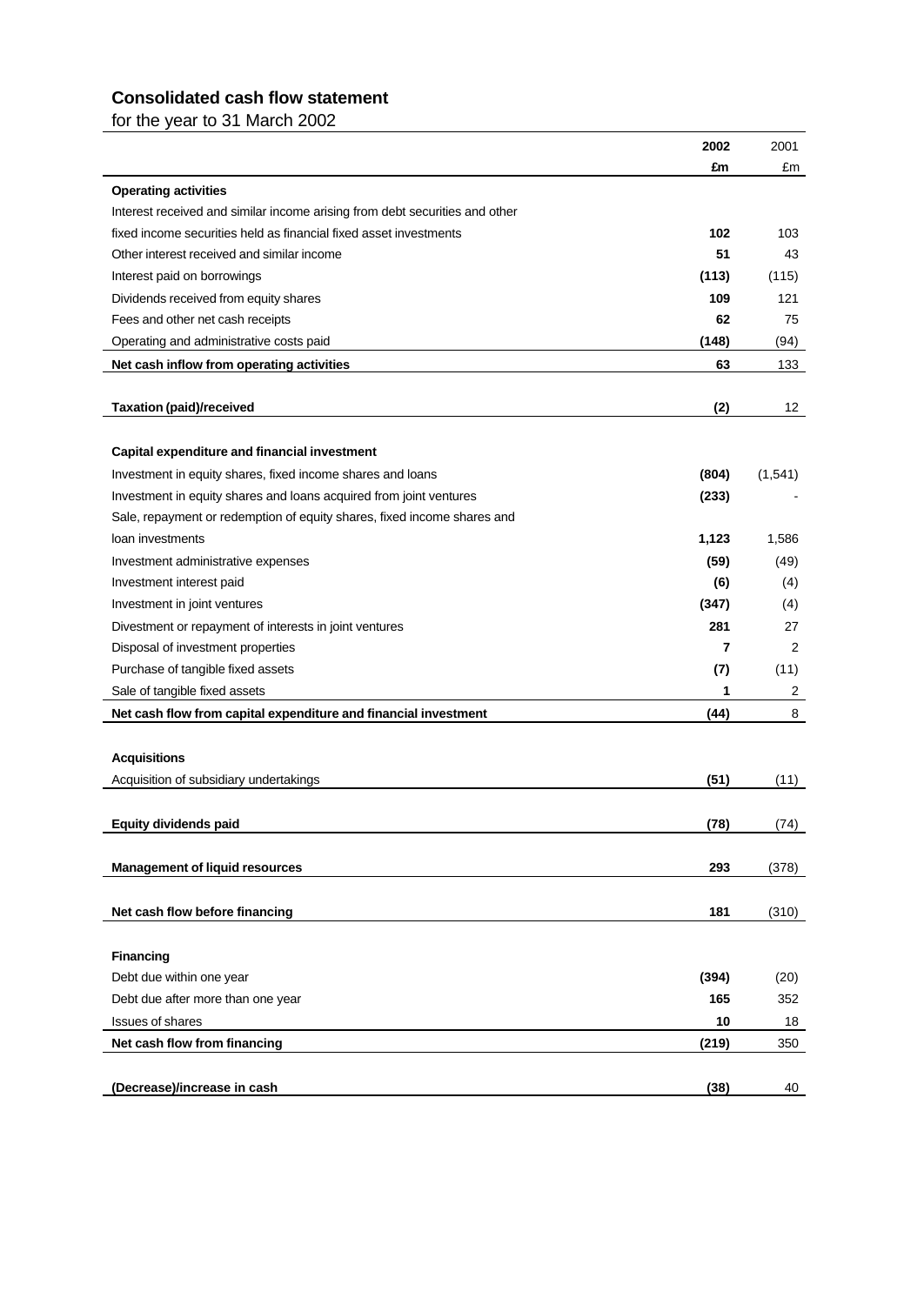### **Notes to the financial statements**

for the year to 31 March 2002

1 Reconciliation of revenue profit before tax to net cash flow from operating activities

|                                                                           | 2002         | 2001 |
|---------------------------------------------------------------------------|--------------|------|
|                                                                           | £m           | £m   |
| Revenue profit before tax                                                 | 109          | 120  |
| Depreciation of equipment and vehicles                                    | 8            | 8    |
| Amortisation of goodwill                                                  | $\mathbf{2}$ |      |
| Tax on investment income included within income from overseas             |              |      |
| companies                                                                 | (2)          | (2)  |
| Interest received by way of loan note                                     | (30)         | (9)  |
| Movement in other assets associated with operating activities             | (5)          | (2)  |
| Movement in prepayments and accrued income associated with operating      |              |      |
| activities                                                                | 13           | (7)  |
| Movement in accruals and deferred income associated with operating        |              |      |
| activities                                                                | (31)         | 23   |
| Movement in provisions for liabilities and charges                        | 8            |      |
| Reversal of (profits)/losses of joint ventures less distribution received | (9)          | 2    |
| Net cash inflow from operating activities                                 | 63           | 133  |

### 2 Reconciliation of net cash flows to movement in net debt

|                                               | 2002     | 2001     |
|-----------------------------------------------|----------|----------|
|                                               | £m       | £m       |
| (Decrease)/increase in cash in the year       | (38)     | 40       |
| Cash flow from management of liquid resources | (293)    | 378      |
| Cash flow from debt financing                 | 252      | (296)    |
| Cash flow from subordinated liabilities       | (24)     | (36)     |
| Cash flow from finance leases                 |          |          |
| Change in net debt from cash flows            | (102)    | 86       |
| Foreign exchange movements                    | 5        | (17)     |
| Non-cash changes                              | 9        |          |
| Movement in net debt in the year              | (88)     | 69       |
| Net debt at start of year                     | (1,101)  | (1, 170) |
| Net debt at end of year                       | (1, 189) | (1, 101) |

### 3 Analysis of net debt

|                                           |              |                  | Other non- |         |          |  |  |  |
|-------------------------------------------|--------------|------------------|------------|---------|----------|--|--|--|
|                                           |              |                  | Exchange   | cash    | 31 March |  |  |  |
|                                           | 1 April 2001 | <b>Cash flow</b> | movement   | changes | 2002     |  |  |  |
|                                           | £m           | £m               | £m         | £m      | £m       |  |  |  |
| Cash and deposits repayable on demand     | 87           | (38)             | (1)        |         | 48       |  |  |  |
| Treasury bills, other loans, advances and |              |                  |            |         |          |  |  |  |
| treasury debt securities                  | 1,005        | (293)            | (5)        |         | 707      |  |  |  |
| Deposits and debt securities repayable    |              |                  |            |         |          |  |  |  |
| within one year                           | (663)        | 394              |            | (41)    | (310)    |  |  |  |
| Deposits and debt securities repayable    |              |                  |            |         |          |  |  |  |
| after one year                            | (1, 457)     | (142)            | 10         | 41      | (1,548)  |  |  |  |
| Subordinated liabilities repayable after  |              |                  |            |         |          |  |  |  |
| one year                                  | (70)         | (24)             | 1          | 9       | (84)     |  |  |  |
| Finance leases                            | (3)          | ۸                |            |         | (2)      |  |  |  |
|                                           | (1, 101)     | (102)            | 5          | 9       | (1, 189) |  |  |  |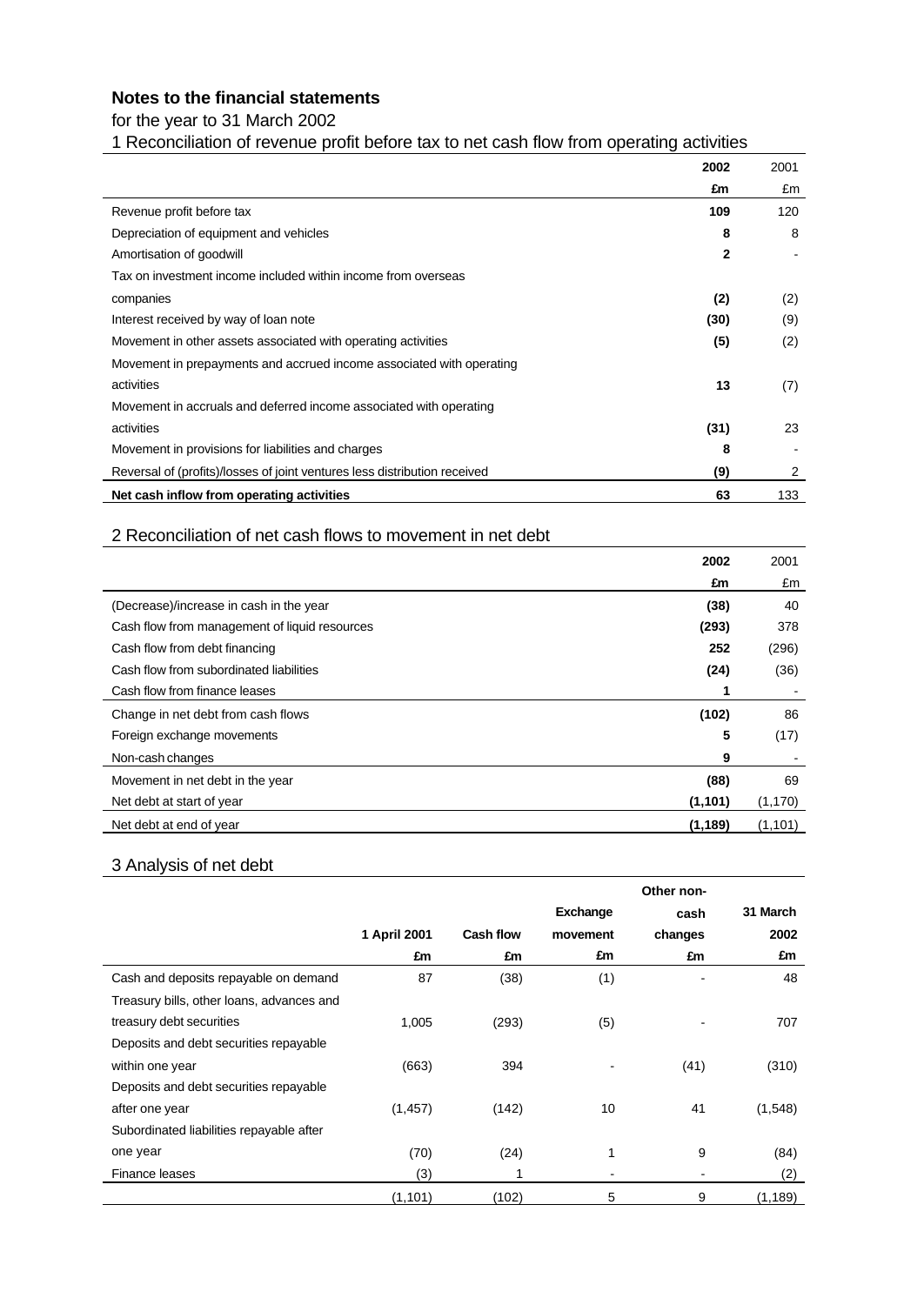### **Notes to the preliminary announcement**

### Note 1

The statutory accounts for the year to 31 March 2002 have not yet been delivered to the Registrar of Companies. The statutory accounts for the year to 31 March 2001 were delivered to the Registrar of Companies on 9 August 2001. The auditors' reports on these statutory accounts are unqualified and do not contain any statements under section 237(2) or (3) of the Companies Act 1985. This announcement does not constitute statutory accounts.

### Note 2

The final dividend will be payable on 19 July 2002 to holders of shares on the register on 21 June 2002.

### Note 3

Copies of the Report and accounts 2002 will be distributed to shareholders on or soon after 31 May 2002.

### Note 4

Investment statistics referred to in this preliminary announcement relate to investments made by 3i Group and third party co-investment funds unless otherwise stated.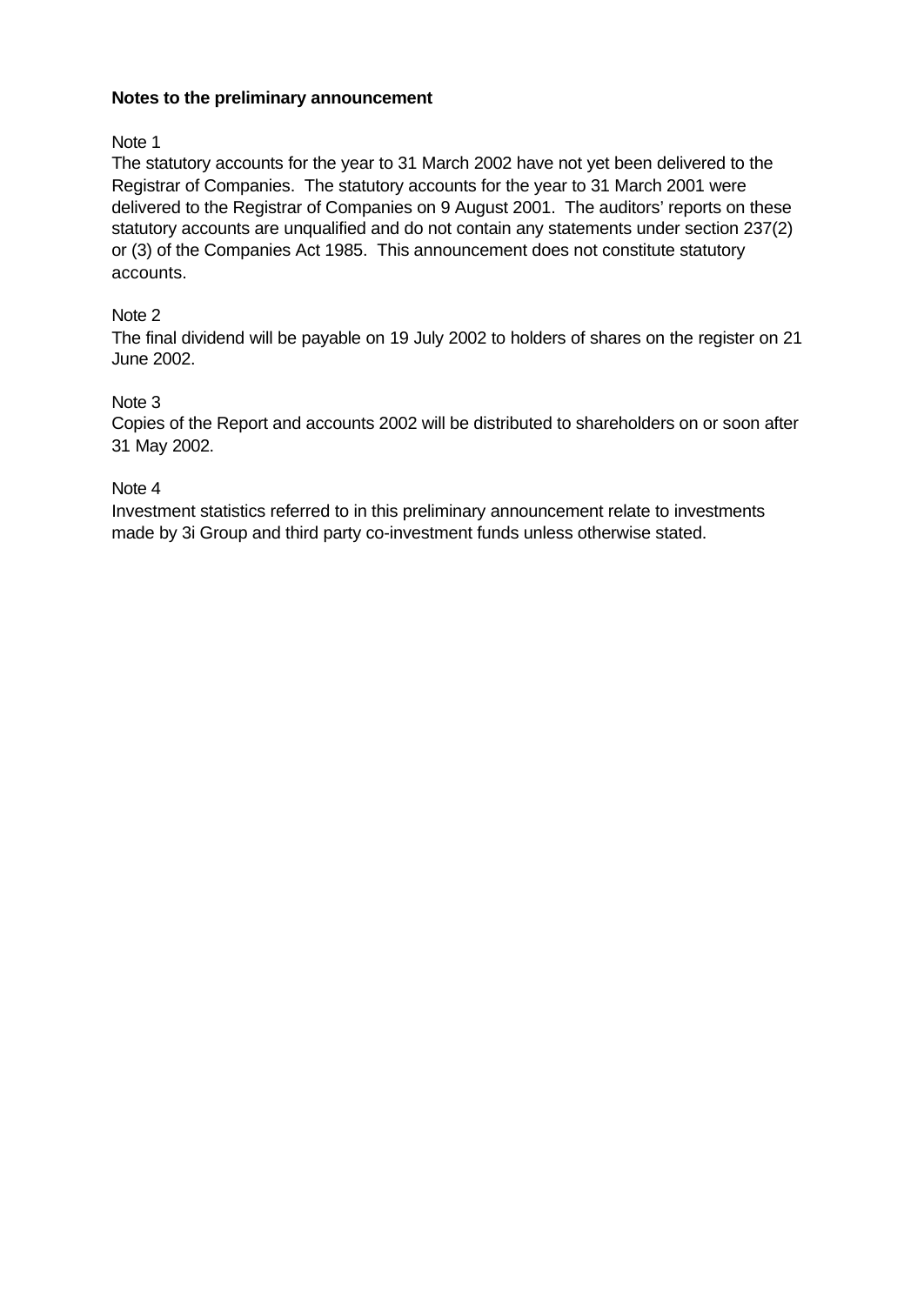## **Ten largest investments**

At 31 March 2002, the Directors' valuation of the ten largest investments was a total of £437 million. These investments cost £340 million.

|                                                                                                                 |             |                              |               |                        | Income                       |                         |                         |
|-----------------------------------------------------------------------------------------------------------------|-------------|------------------------------|---------------|------------------------|------------------------------|-------------------------|-------------------------|
|                                                                                                                 |             |                              |               |                        | received                     |                         |                         |
|                                                                                                                 |             |                              | Proportion of | Directors'             | during the                   |                         |                         |
|                                                                                                                 | First       | Cost <sup>1</sup>            | equity shares | valuation <sup>1</sup> | year <sup>3</sup>            | Net assets <sup>2</sup> | Earnings <sup>2</sup>   |
| Investment                                                                                                      | invested in | £m                           | held          | £m                     | £m                           | £m                      | £m                      |
| Go Fly Ltd <sup>5</sup><br>Low cost airline                                                                     | 2001        |                              |               |                        |                              |                         |                         |
| <b>Equity shares</b>                                                                                            |             | 1                            | 43.3%         | 1                      | $\blacksquare$               |                         |                         |
| Loans                                                                                                           |             | 55                           |               | 55                     | 3                            |                         |                         |
|                                                                                                                 |             | 56                           |               | 56                     | 3                            |                         |                         |
| Morse $\mathsf{plc}^4$<br>Leading technology integrator                                                         | 1995        |                              |               |                        |                              |                         |                         |
| Equity shares                                                                                                   |             | 9                            | 21.5%         | 54                     | 1                            |                         |                         |
|                                                                                                                 |             | 9                            |               | 54                     | 1                            | 86                      | 10 <sup>°</sup>         |
| Travelex Holdings Ltd <sup>6</sup>                                                                              | 1998        |                              |               |                        |                              |                         |                         |
| Foreign currency services                                                                                       |             |                              |               |                        |                              |                         |                         |
| Equity shares                                                                                                   |             | $\qquad \qquad \blacksquare$ | 19.6%         | 51                     | $\blacksquare$               |                         |                         |
|                                                                                                                 |             | -                            |               | 51                     | $\blacksquare$               | 38                      | 17                      |
| <b>Mettis Group Ltd</b><br>Orthopaedic and aerospace component service<br>provider                              | 1999        |                              |               |                        |                              |                         |                         |
| <b>Equity shares</b>                                                                                            |             | 1                            | 40.0%         | 1                      | $\blacksquare$               |                         |                         |
| Loans                                                                                                           |             | 45                           |               | 45                     | 4                            |                         |                         |
|                                                                                                                 |             | 46                           |               | 46                     | 4                            | (8)                     | (5)                     |
| <b>Nordisk Renting AB</b><br>Renting real estate                                                                | 2001        |                              |               |                        |                              |                         |                         |
| <b>Equity shares</b>                                                                                            |             | 61                           | 35.0%         | 44                     | $\blacksquare$               |                         |                         |
|                                                                                                                 |             | 61                           |               | 44                     | $\blacksquare$               | 118                     | 28                      |
| Beltpacker plc <sup>5</sup><br>Manufacture/marketing of healthcare/beauty<br>products, footwear and accessories | 2000        |                              |               |                        |                              |                         |                         |
| Equity shares                                                                                                   |             | 12                           | 35.6%         | $\blacksquare$         | $\blacksquare$               |                         |                         |
| Loans                                                                                                           |             | 43                           |               | 43                     | 4                            |                         |                         |
|                                                                                                                 |             | 55                           |               | 43                     | 4                            |                         |                         |
| <b>General London Constructors</b>                                                                              | 2001        |                              |               |                        |                              |                         |                         |
| <b>Holdings Ltd</b><br>Regional housebuilder                                                                    |             |                              |               |                        |                              |                         |                         |
| <b>Equity shares</b>                                                                                            |             | 1                            | 41.6%         | 1                      | $\overline{\phantom{a}}$     |                         |                         |
| Loans                                                                                                           |             | 41                           |               | 41                     | 8                            |                         |                         |
|                                                                                                                 |             | 42                           |               | 42                     | 8                            | 28                      | 31                      |
| ERM Holdings Ltd <sup>7</sup><br>Environmental consultancy                                                      | 2001        |                              |               |                        |                              |                         |                         |
| Equity shares                                                                                                   |             | $\mathbf{1}$                 | 42.4%         | $\mathbf{1}$           | $\blacksquare$               |                         |                         |
| Loans                                                                                                           |             | 36                           |               | 36                     | $\overline{2}$               |                         |                         |
|                                                                                                                 |             | $37\,$                       |               | $37\,$                 | $\mathbf 2$                  | $\mathbf 2$             |                         |
| ASCo plc<br>Oilfield logistics                                                                                  | 1996        |                              |               |                        |                              |                         |                         |
| Equity shares                                                                                                   |             | 11                           | 32.2%         | 19                     | $\blacksquare$               |                         |                         |
| Fixed income shares                                                                                             |             | 14                           |               | 14                     | $\blacksquare$               |                         |                         |
| Loans                                                                                                           |             | 2                            |               | $\overline{c}$         | ÷                            |                         |                         |
|                                                                                                                 |             | ${\bf 27}$                   |               | 35                     | $\blacksquare$               | (28)                    | $\overline{\mathbf{3}}$ |
| Venture Production plc <sup>4,8</sup><br>Oil and gas production                                                 | 1997        |                              |               |                        |                              |                         |                         |
| Equity shares                                                                                                   |             | 7                            | 15.3%         | 29                     | $\overline{\phantom{a}}$     |                         |                         |
|                                                                                                                 |             | $\overline{\mathbf{7}}$      |               | 29                     | $\qquad \qquad \blacksquare$ | (3)                     | $\overline{2}$          |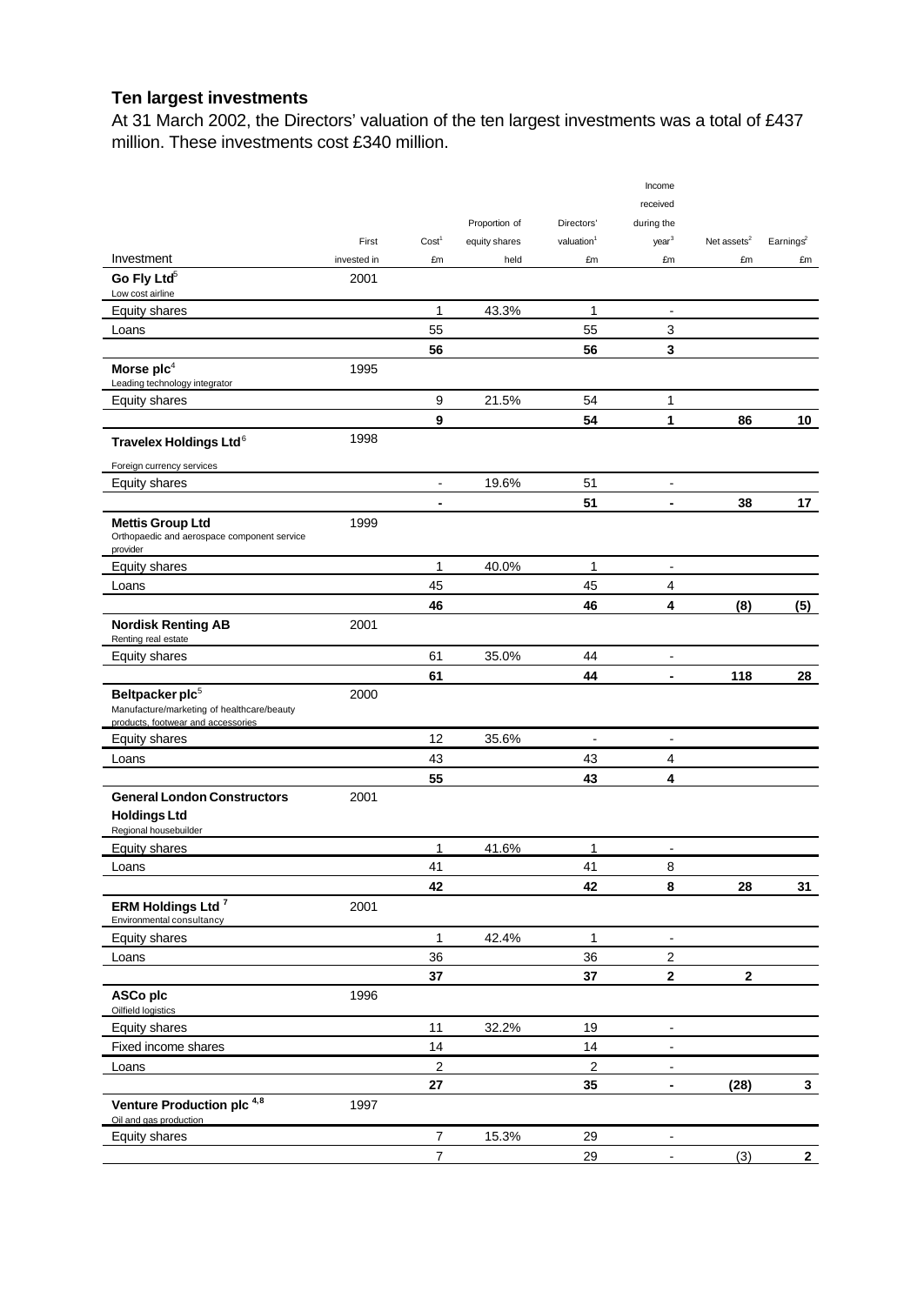#### **Notes**

- 1 The investment information is in respect of 3i's holding and excludes any co-investment by 3i managed funds.
- 2 Net assets and earnings figures are taken from the most recent audited accounts of the investee business. The figures shown are the total earnings and net assets of each business. Because of the varying rights attaching to the classes of shares held by 3i, it could be misleading to attribute a certain proportion of earnings and net assets to the proportion of equity capital held. Negative earnings and net assets are shown in brackets.
- 3 Income in the year represents dividends received (inclusive of any overseas withholding tax) and gross interest receivable in the year to 31 March 2002.
- 4 Quoted company (including secondary markets).
- 5 These companies were incorporated in 2000/2001 and no audited accounts are available, consequently no net assets or earnings are disclosed.
- 6 The cost of the equity held in Travelex Holdings Ltd is £121,000.
- 7 The net assets of ERM Holdings Ltd are disclosed above but earnings are not disclosed as none have been reported in the statutory accounts.
- 8 The most recent audited accounts for Venture Production plc were published before its flotation in March 2002.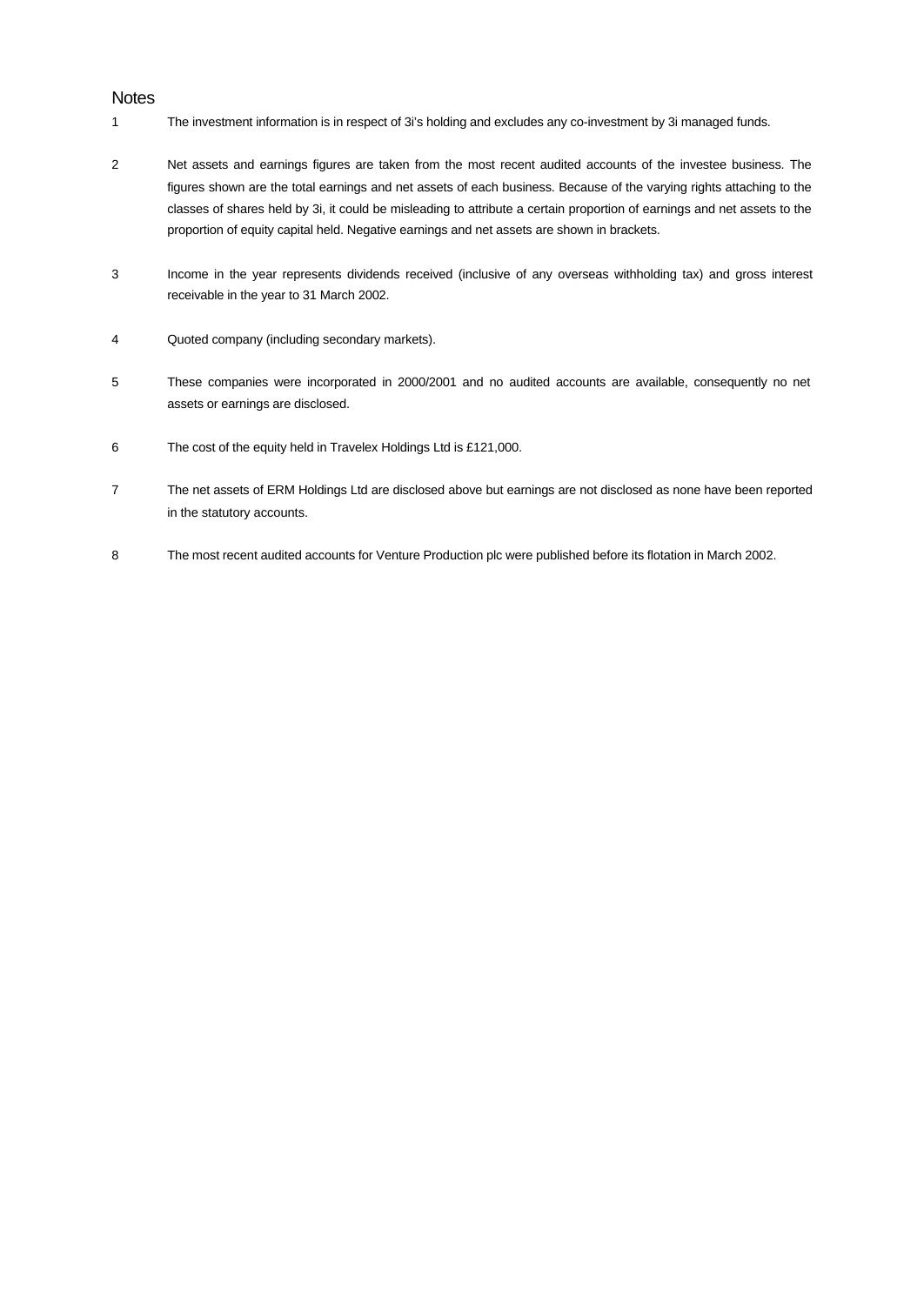### **New investment analysis**

Analysis of the equity, fixed income and loan investments made by 3i Group. This analysis excludes investments in joint ventures.

#### **Investment by geography (3i only – excluding co-investment funds)** (£m)

|                           | 2002 | 2001  | 2000  | 1999 | 1998 |
|---------------------------|------|-------|-------|------|------|
| UK                        | 377  | 786   | 705   | 693  | 752  |
| <b>Continental Europe</b> | 312  | 560   | 306   | 137  | 62   |
| US                        | 119  | 134   | 28    |      |      |
| Asia Pacific              | 26   | 49    | 31    |      | 6    |
| Total                     | 834  | 1,529 | .070، | 837  | 821  |

**Investment by geography (including co-investment funds)** (£m)

| UΚ                 | 443   | 1.006 | 894   | 899   | 909  |
|--------------------|-------|-------|-------|-------|------|
| Continental Europe | 446   | 770   | 422   | 241   | 121  |
| US                 | 119   | 134   | 28    |       |      |
| Asia Pacific       | 31    | 62    | 32    |       | 6    |
| Total              | 1,039 | 1.972 | 1.376 | 1.147 | .037 |

#### **Continental European investment** (£m)

| Austria                     | 6              | 19  | $\overline{\phantom{a}}$ | ٠   |     |
|-----------------------------|----------------|-----|--------------------------|-----|-----|
| Benelux                     | 64             | 63  | 39                       | 3   |     |
| Denmark                     | 9              | 4   | $\overline{\phantom{a}}$ | -   |     |
| Finland                     | 47             | 3   | $\overline{\phantom{a}}$ | -   |     |
| France                      | 84             | 117 | 84                       | 63  | 45  |
| Germany                     | 130            | 301 | 130                      | 83  | 42  |
| Ireland                     | $\overline{2}$ | 17  | $\blacksquare$           | -   |     |
| Italy                       | 13             | 64  | 48                       | 21  | 16  |
| Spain                       | 45             | 131 | 95                       | 68  | 18  |
| Sweden                      | 34             | 9   | $\overline{\phantom{a}}$ | -   |     |
| Switzerland                 | 10             | 26  | ٠                        | -   |     |
| Other European <sup>1</sup> | $\overline{2}$ | 16  | 26                       | 3   |     |
| Total                       | 446            | 770 | 422                      | 241 | 121 |

1 Other European includes investments in countries where 3i did not have an office at the year end.

#### **Investment by product** (£m)

| Start-ups           | 95    | 278   | 82    | 57    | 29    |
|---------------------|-------|-------|-------|-------|-------|
| Management buy-outs | 332   | 617   | 440   | 365   | 381   |
| Management buy-ins  | 29    | 88    | 142   | 241   | 164   |
| Growth capital      | 511   | 852   | 545   | 330   | 298   |
| Share purchase      | 16    | 90    | 132   | 121   | 142   |
| Recoveries          | 56    | 47    | 35    | 33    | 23    |
| Total               | 1,039 | 1,972 | 1.376 | 1.147 | 1,037 |

Investment by product is based on stage of development of company when this year's investment was made, rather than when original investment was made.

#### **Number of investments by product**

| Start-ups           | 81  | 187 | 104 | 56  | 60  |
|---------------------|-----|-----|-----|-----|-----|
| Management buy-outs | 61  | 64  | 60  | 97  | 130 |
| Management buy-ins  | 12  | 14  | 32  | 48  | 76  |
| Growth capital      | 307 | 369 | 297 | 324 | 312 |
| Share purchase      | 25  | 34  | 38  | 56  | 72  |
| Recoveries          | 65  | 58  | 62  | 72  | 47  |
| Total               | 551 | 726 | 593 | 654 | 697 |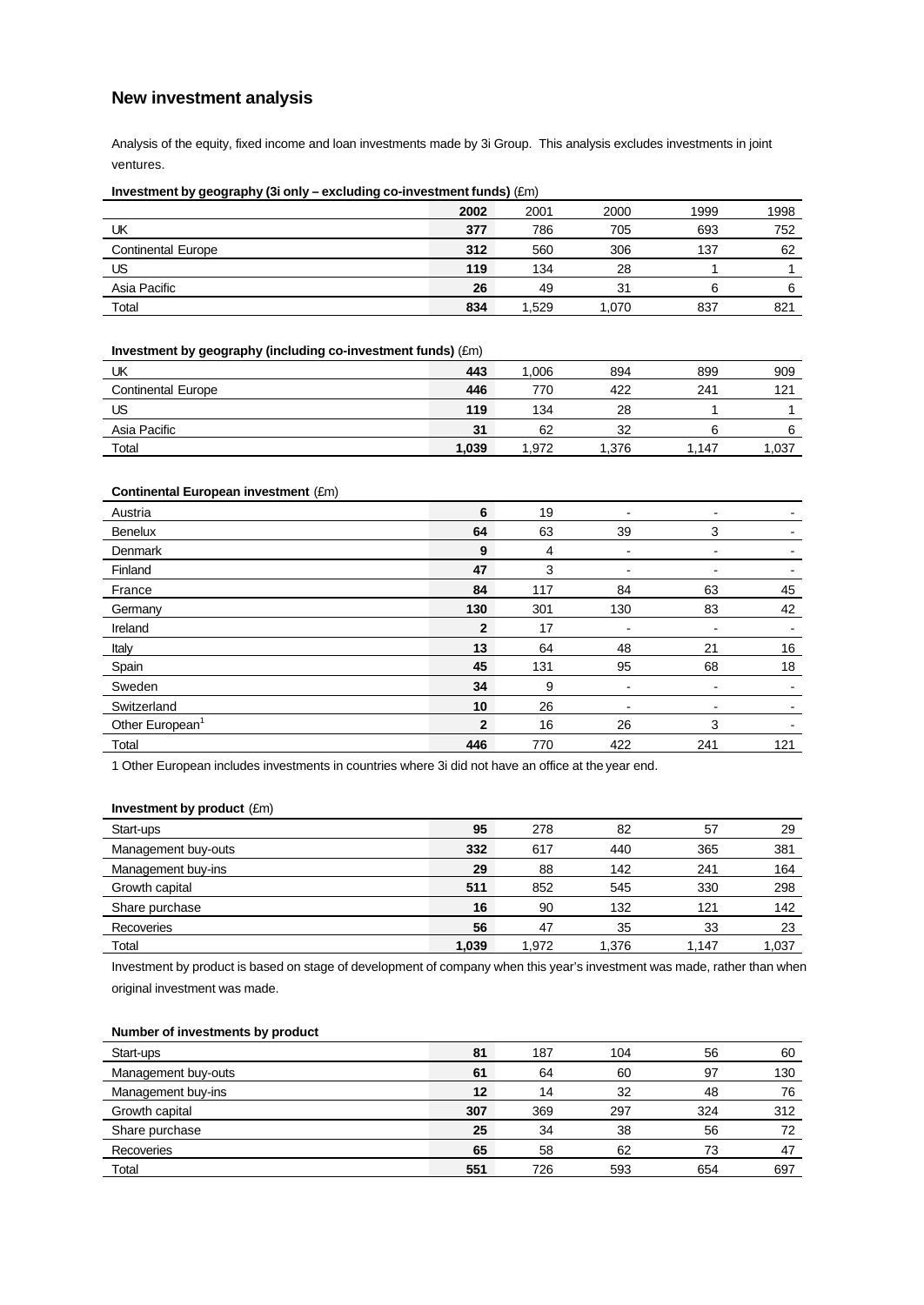## **New investment analysis (continued)**

#### **Investment by FTSE industrial classification** (£m)

| 2002  | 2001  | 2000  | 1999  | 1998    |
|-------|-------|-------|-------|---------|
| 15    | 67    | 17    | 69    | 20      |
| 110   | 256   | 201   | 376   | 421     |
| 206   | 371   | 167   | 237   | 208     |
| 352   | 482   | 546   | 330   | 346     |
| 26    | 55    | 48    | 41    | 42      |
| 330   | 741   | 397   | 94    | $n/a^*$ |
| 1,039 | 1,972 | 1,376 | 1.147 | 1,037   |
|       |       |       |       |         |

\*See footnote under analysis of Portfolio value by FTSE industrial classification.

#### **Technology investment by sector** (£m)

| Healthcare                                            | 96  | 136  | 85  |     | $\star$ |
|-------------------------------------------------------|-----|------|-----|-----|---------|
| Communications                                        | 173 | 224  | 131 | 75  | $\star$ |
| Electronics, semiconductors and advanced technologies | 87  | 76   | 93  | 31  | $\star$ |
| Software                                              | 192 | 670  | 347 | 116 | $\star$ |
| Total                                                 | 548 | .106 | 656 | 292 | $\star$ |

\*Not previously analysed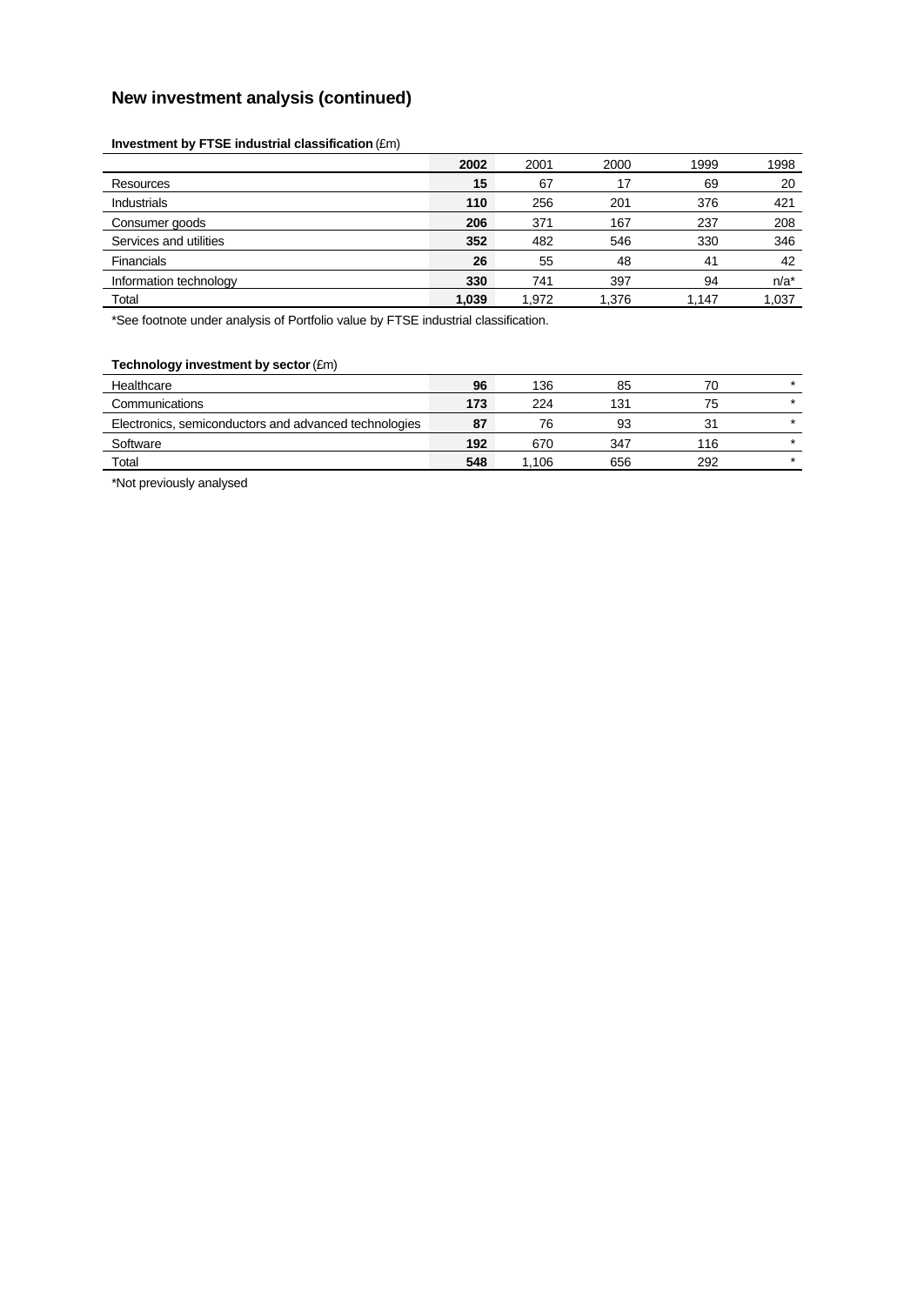### **Portfolio analysis**

The Group's equity, fixed income and loan investments total £5,109 million at 31 March 2002. The analyses below exclude investments in joint ventures and non-venture capital investments made in FTSE 350 companies, 31 March 2002: £nil (2001: £152 million).

**Portfolio value by geography (including co-investment funds)** (£m)

|                           | 2002  | 2001  | 2000  | 1999  | 1998  |
|---------------------------|-------|-------|-------|-------|-------|
| UK                        | 4,018 | 4,792 | 5,240 | 4,565 | 4,492 |
| <b>Continental Europe</b> | 1.984 | 2.039 | 1.514 | 882   | 538   |
| US                        | 270   | 246   | 192   | 14    | 12    |
| Asia Pacific              | 101   | 98    | 64    | 12    | 6     |
| Total                     | 6.373 | 7.175 | 7.010 | 5,473 | 5,048 |

**Portfolio value by geography (3i only – excluding co-investment funds)** (£m)

| UK                        | 3,386 | 4.121 | 4.668 | 4,036 | 4,155 |
|---------------------------|-------|-------|-------|-------|-------|
| <b>Continental Europe</b> | 1.373 | .363  | .049  | 495   | 304   |
| US                        | 264   | 235   | 190   | 14    | 12    |
| Asia Pacific              | 86    | 86    | 63    | 12    | 6     |
| Total                     | 5,109 | 5,805 | 5,970 | 4,557 | 4.477 |

| Continental European portfolio value (£m) |       |       |                |     |     |
|-------------------------------------------|-------|-------|----------------|-----|-----|
| Austria                                   | 11    | 18    | $\overline{2}$ | ۰   |     |
| <b>Benelux</b>                            | 78    | 92    | 59             | 2   |     |
| Denmark                                   | 23    | 10    | 3              | ۰   |     |
| Finland                                   | 37    | 5     | $\blacksquare$ | ۰   |     |
| France                                    | 253   | 254   | 203            | 173 | 120 |
| Germany                                   | 344   | 456   | 459            | 196 | 135 |
| Ireland                                   | 18    | 45    | 28             |     |     |
| Italy                                     | 103   | 142   | 71             | 44  | 28  |
| Spain                                     | 222   | 234   | 135            | 80  | 21  |
| Sweden                                    | 244   | 11    | 3              |     |     |
| Switzerland                               | 30    | 82    | 72             | ۰   |     |
| Other European <sup>1</sup>               | 10    | 14    | 14             | ۰   |     |
| Total                                     | 1,373 | 1,363 | 1,049          | 495 | 304 |
|                                           |       |       |                |     |     |

1 Other European includes investments in countries where 3i did not have an office at the year end.

**Portfolio value by FTSE industrial classification** (£m)

| Resources              | 268   | 232   | 185   | 176   | 140   |
|------------------------|-------|-------|-------|-------|-------|
| <b>Industrials</b>     | 1.117 | 1.081 | 1.247 | 1,258 | 1,709 |
| Consumer goods         | 1,080 | 1,237 | 1,138 | 952   | 779   |
| Services and utilities | 1,318 | 1,538 | 1,648 | 1,559 | 1,666 |
| <b>Financials</b>      | 273   | 256   | 251   | 196   | 183   |
| Information technology | 1,053 | 1.461 | 1.501 | 416   | n/a   |
| Total                  | 5,109 | 5,805 | 5,970 | 4,557 | 4,477 |

n/a The current FTSE industrial classifications came into effect on 1 April 1999. Changes made included the introduction of information technology. With the exception of 1999, the classification shown analyses investment and the portfolio by FTSE classification in use at each balance sheet date.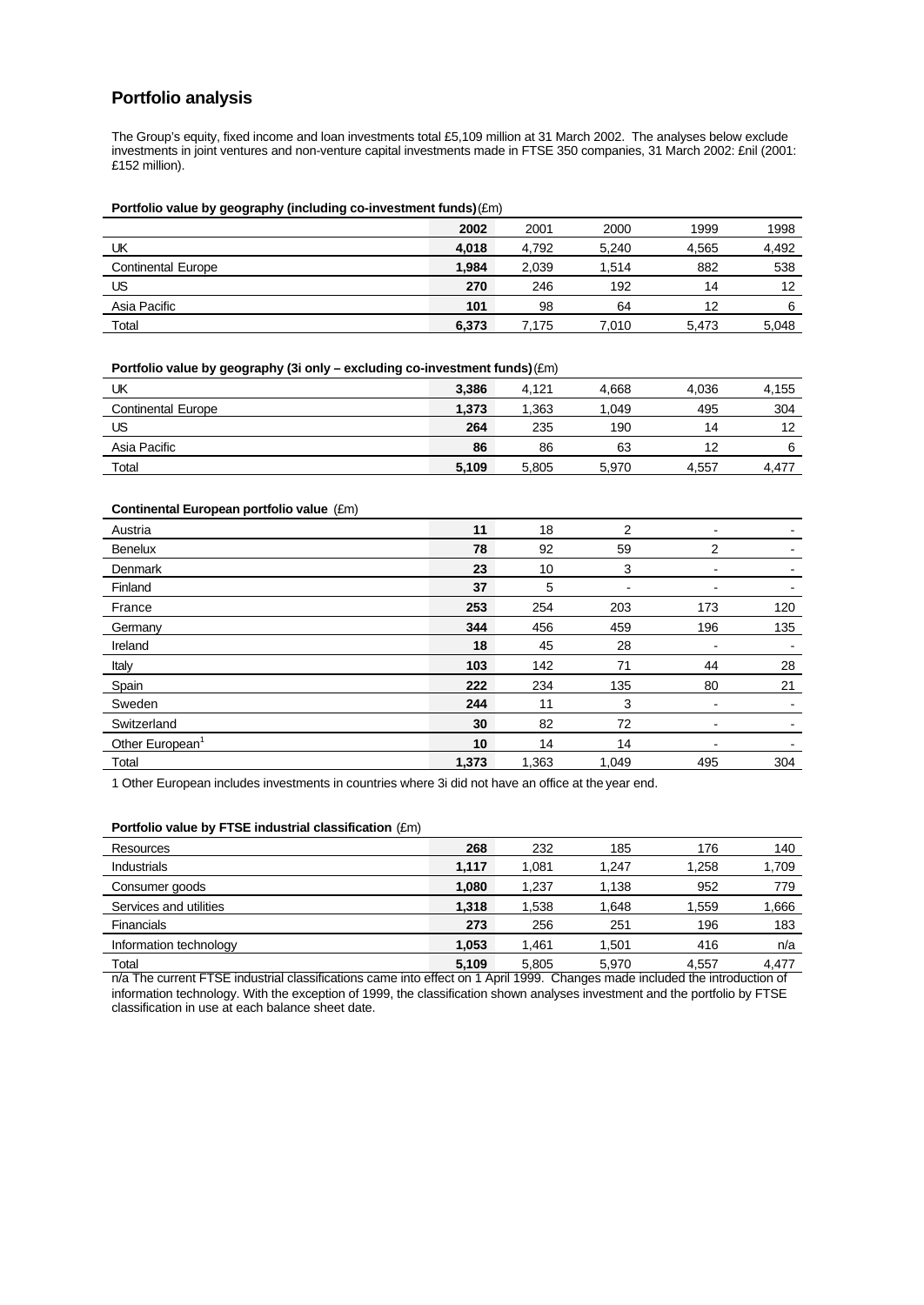## **Portfolio analysis (continued)**

**Portfolio value by valuation method** (£m)

| 59    |
|-------|
| 687   |
| 85    |
| 1,509 |
| 276   |
| 102   |
| 46    |
| 1,713 |
| 4,477 |
|       |

Technology portfolio value by sector (£m)

| Healthcare                               | 421   | 526   | 434   | 200 | $\star$ |
|------------------------------------------|-------|-------|-------|-----|---------|
| Communications                           | 308   | 400   | 457   | 151 | $\star$ |
| Electronics, semiconductors and advanced | 233   | 203   | 286   | 193 | $\star$ |
| technologies                             |       |       |       |     |         |
| Software                                 | 754   | 1.200 | 1.202 | 430 | $\star$ |
| Total                                    | 1.716 | 2.329 | 2,379 | 974 | $\star$ |

\*Not previously analysed. The technology portfolio shown above includes early stage, later stage and quoted technology investments.

Technology portfolio value by valuation method (£m)

| Imminent sale or IPO                     | 10    | 44    | 171   | 24  | $\star$ |
|------------------------------------------|-------|-------|-------|-----|---------|
| Listed                                   | 219   | 475   | 603   | 287 | $\ast$  |
| Secondary market                         | 71    | 248   | 471   | 42  | $\ast$  |
| Earnings                                 | 94    | 69    | 168   | 94  | $\ast$  |
| Cost                                     | 827   | 841   | 449   | 221 | $\star$ |
| Further advance                          | 170   | 227   | 143   | 38  | $\ast$  |
| Net assets                               | 11    |       | 2     | 3   | $\star$ |
| Other                                    | 48    | 79    | 28    |     | $\star$ |
| Loan investments and fixed income shares | 266   | 345   | 344   | 258 | $\star$ |
| Total                                    | 1,716 | 2,329 | 2,379 | 974 | $\star$ |
|                                          |       |       |       |     |         |

\*Not previously analysed.

Funds under management (£m)

| Thira<br>unquoted co-investment funds         | .995  | 10.<br><u>. . </u> | 2.26' | 470 | .345 |
|-----------------------------------------------|-------|--------------------|-------|-----|------|
| batouC<br>J investment companies <sup>2</sup> | 761   | 87C                | 818   |     | 464  |
| Total                                         | 2.756 | .001               |       | 944 | .809 |

2 Also includes the 3i Group Pension Plan